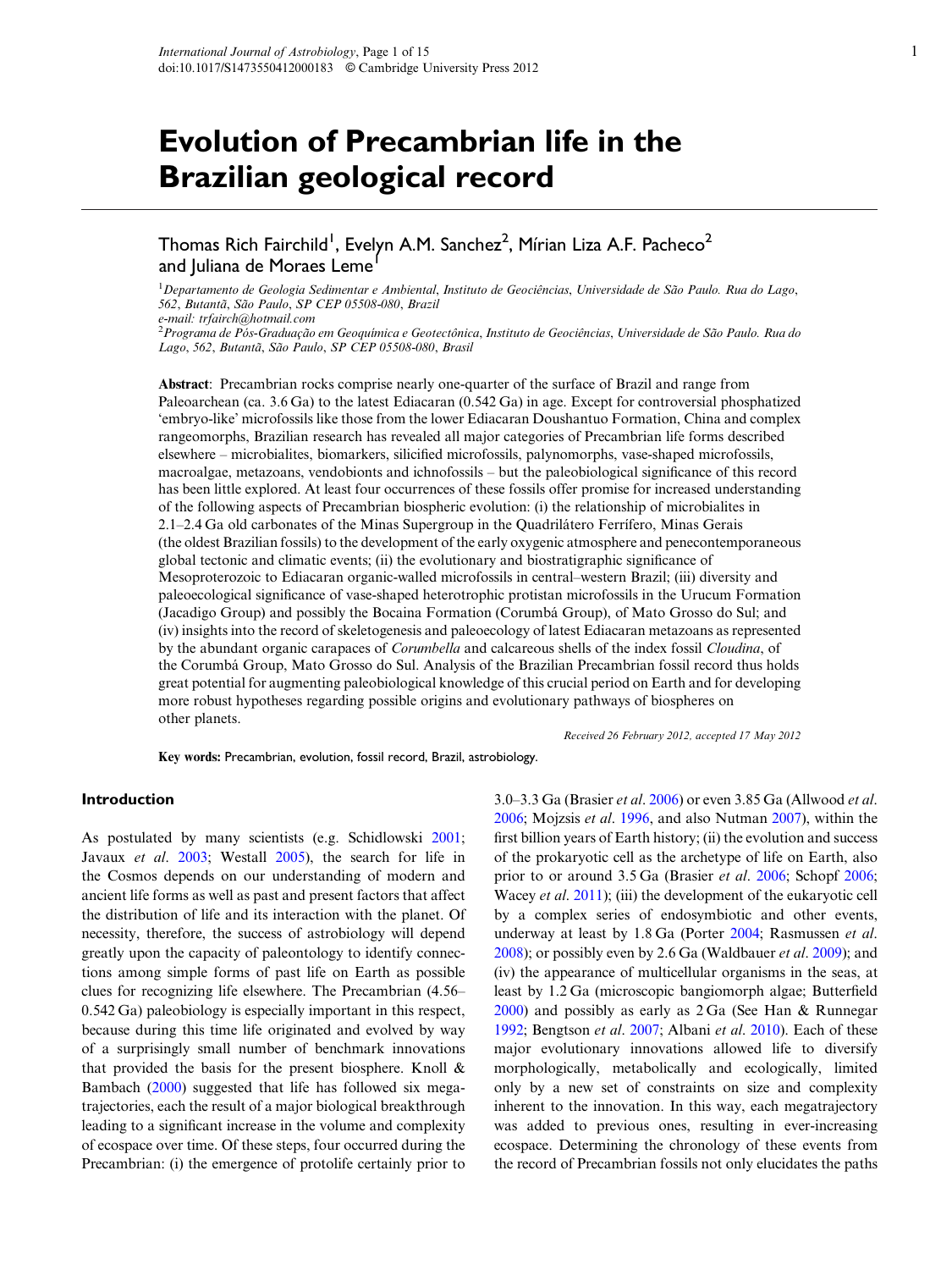<span id="page-1-0"></span>

Fig. 1. Map of Brazil showing the location of the Precambrian stratigraphic units mentioned in this paper. Conselheiro da Mata Group based on a bore hole. Based on Mapa Geológico do Brasil, CPRM (2003).

of terrestrial evolution but also furnishes potential temporal– ecological bases for searching for extraterrestrial life, both living and fossil.

Given that around two million square kilometres (25%) of Brazil is occupied by Precambrian rocks varying in age between 3.6 and 0.54 Ga (Schobbenhaus & Brito Neves [2003\)](#page-13-0), data on fossils from these terrains (Figs 1 and [2\)](#page-2-0) may provide valuable insights into biological and planetary evolution, applicable to the search for life in the Cosmos. Below, we review several key aspects of the Brazilian Precambrian fossil record that we judge of greatest potential interest to astrobiologists.

#### Nature of the Brazilian Precambrian fossil record

Although studies in Precambrian paleobiology in Brazil have essentially been descriptive, mostly dealing with new occurrences of fossils, morphological description and taxonomic identification, recent years have witnessed important initial advances in the application of these fossils to paleoenvironmental, biostratigraphical, paleoecological and evolutionary questions. In fact, with the exception of controversial phosphatized embryo-like microfossils, as in the Doushantuo Formation, China (Xiao et al. [2000](#page-14-0); Chen et al. [2009;](#page-11-0) but see also Butterfield [2011](#page-11-0); Huldtgren et al. [2011](#page-12-0) for other interpretations) and rangeomorph fossils (Brasier & Antcliffe [2009\)](#page-11-0), all categories of Precambrian fossils known elsewhere have also been recognized in the Brazilian fossil record, from the lower Paleoproterozoic (2.4 Ga) practically to the limit with the Phanerozoic at 0.54 Ga. These fossils include microbialites, silicified microfossils, palynomorphs (acritarchs), vase-shaped microfossils (VSMs), biomarkers, macroalgae, metazoans and ichnofossils ([Fig. 2\)](#page-2-0).

As elsewhere, the commonest and most widespread categories of Precambrian fossils in Brazil are microbialites, especially stromatolites, but also including oncolites and rare thrombolites. Although microbialites of Early Paleoproterozoic age comprise the oldest known fossils in Brazil, they are much commoner in late Mesoproterozoic and Neoproterozoic limestones, dolostones, phosphate and chert, in which they may represent the full range of settings within the photic zone, from relatively deep water (below storm wave base) to the supratidal. The Paleoproterozoic stratiform and columnar stromatolites, and possible oncolites of the Minas Supergroup, in Minas Gerais ([Fig. 3\)](#page-3-0), will be discussed below because of their great age (2.4 and 2.1 Ga) close to the advent of oxygenic atmosphere and the oldest widespread glacial events on Earth.

The second commonest category of Precambrian fossils in Brazil are microfossils [\(Fig. 4\)](#page-4-0), presently known from 12 Mesoproterozoic to Neoproterozoic stratigraphic units in six tectonic domains. Most studies till now have dealt with silicified benthic, prokaryote-dominated, mat-forming microbiotas associated with stratiform, domical and columnar stromatolites. Fewer studies have focused on planktonic prokaryotes and eukaryotes (microalgae and acritarchs) in siliciclastic sequences, which have greater potential in paleoenvironmental and stratigraphic studies, including biostratigraphy. The importance of these microfossils and of vaseshaped microfossils is dealt with in greater detail below.

Perhaps the group of Brazilian Precambrian fossils of greatest paleobiological importance are the metazoan fossils Corumbella and Cloudina (Fig.  $5(b)$ –(f)), which attest to the advent of skeletogenesis in latest Neoproterozoic metazoans. These fossils occur in the uppermost Ediacaran Tamengo Formation, Corumbá Group, Mato Grosso do Sul, and are associated with vendotaenids in both this formation and the overlying Guaicurus formation (Zaine [1991;](#page-14-0) Gaucher et al. [2003\)](#page-12-0). The significance of the fossils of the Corumbá Group is discussed extensively further on.

Ichnofossils have been identified in siliciclastic units of the Ediacaran to Lower Cambrian Itajaí Basin, state of Santa Catarina, Camaquã and Santa Bárbara basins, in the state of Rio Grande do Sul, and Camarinha Formation, in the state of Paraná. In the Itajaí Basin, Netto & Zucatti da Rosa ([1997](#page-13-0)) originally identified the ichnogenera Bifungites, Gordia and Oldhamia in a turbidite setting, and Zucatti da Rosa ([2005](#page-14-0)) later added the ichnogenus Helminthoidichnites. The ichnofauna of the Camaquã and Santa Bárbara basins includes nine ichnogenera preserved in two different assemblages, the older in marine and deltaic sediments and the younger in deltaic to eolian lithologies (Netto et al. [1992](#page-13-0)). In the Camarinha formation, the ichnogenera, Gordia, Planolites and Skolithos have been reported from turbidites (Ciguel *et al.* [1992](#page-11-0)). The presence of these trace fossils suggests the interesting possibility that the Precambrian–Cambrian transition may be present in these successions (e.g. Brasier et al. [1994](#page-11-0)).

Biomarkers were identified in Brazilian Proterozoic rocks in the Vazante Group, Minas Gerais, by Olcott et al. ([2005](#page-13-0)) and interpreted within the context of Snowball Earth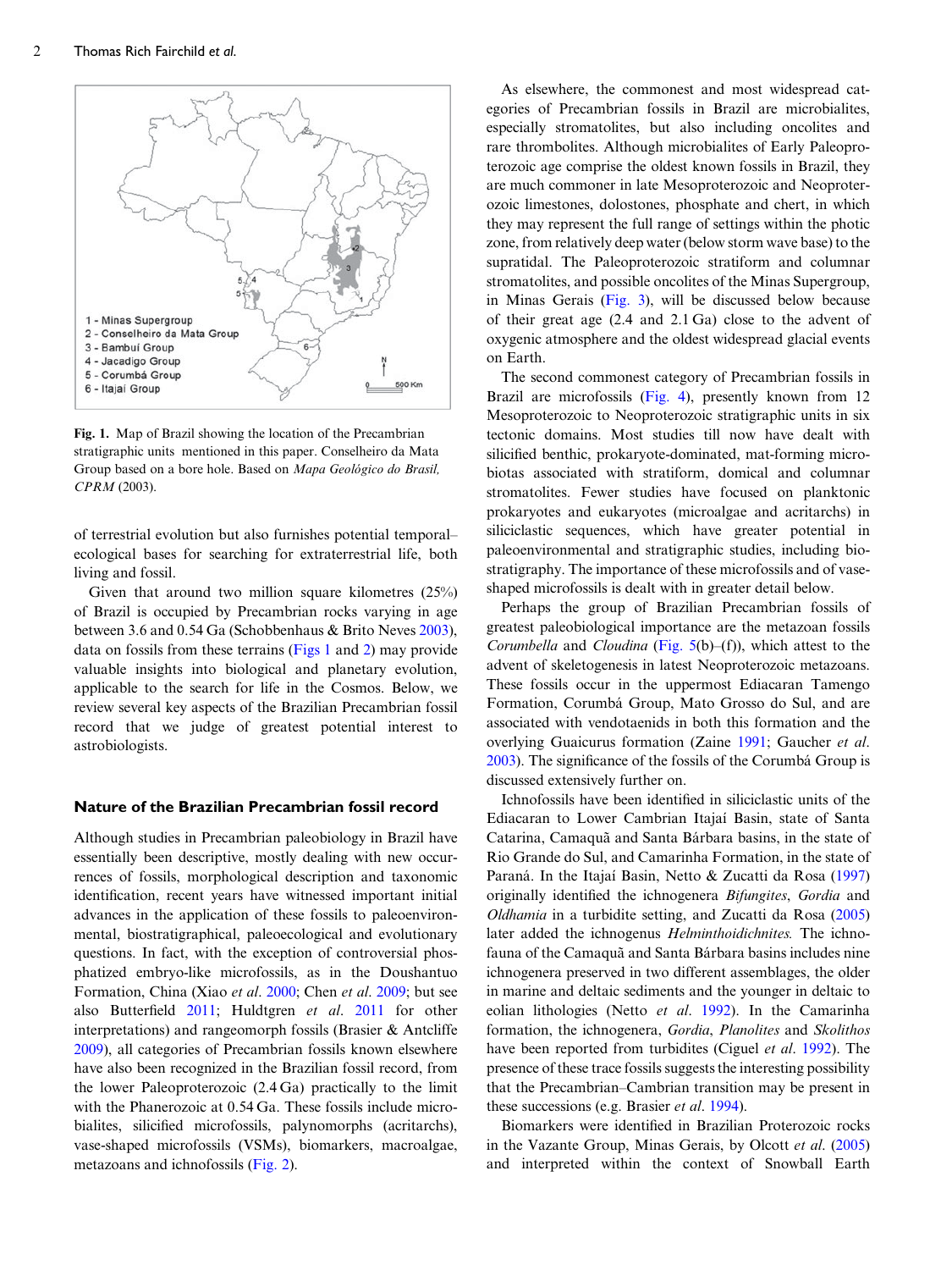<span id="page-2-0"></span>

Fig. 2. Stratigraphic chart summarizing data on the fossiliferous stratigraphic units discussed in this paper. Age constraints indicated by numbers associated with schematic sections. The non-Snowball Gaskiers glaciation at 583 Ma is not indicated to avoid cluttering the image. Carbon isotope data based on Mills et al. (2011) for the Neoproterozoic and Bekker et al. (2001) for the Paleoproterozoic. Paleoproterozoic glaciations after Bekker et al. (2001). See text for details.

glaciation (Hoffman et al. [1998](#page-12-0); Hoffman & Schrag [2002\)](#page-12-0). Thinly laminated, organic-rich black shales overlying diamictite, rhythmic marls and carbonates in the Poço Verde Formation contain indigenous organic matter, which included 2-a-methylhopanes derived from cyanobacteria, alkylated 2,3,6-trimethylbenzenes derived from green sulfur bacteria, 3-b-methylhopanes derived from aerobic methanotrophs, gammacerane derived from protists, and steranes nonmethylated at carbon 4 indicative of aerobic eukaryotes. If the Snowball Earth setting for this formation is correct, then these results would indicate that life was able to persist even under the harsh glacial conditions proposed in this hypothesis. Within the same snowball scenario, organic matter concentrated in bituminous limestone and shale overlying a Marinoan cap dolostone in the Araras Group in Mirassol d'Oeste, Mato Grosso, has yielded hydrocarbons that were deposited in a post-glacial, deep anoxic platform to slope setting (Nogueira *et al.* [2007\)](#page-13-0). The nature and composition of these hydrocarbons, however, are still under investigation, and the results are anxiously awaited for comparison with the biogeochemical data of the apparently synglacial Poço Verde Formation.

For geological and paleobiological studies and of greatest relevance for astrobiology, the following four categories of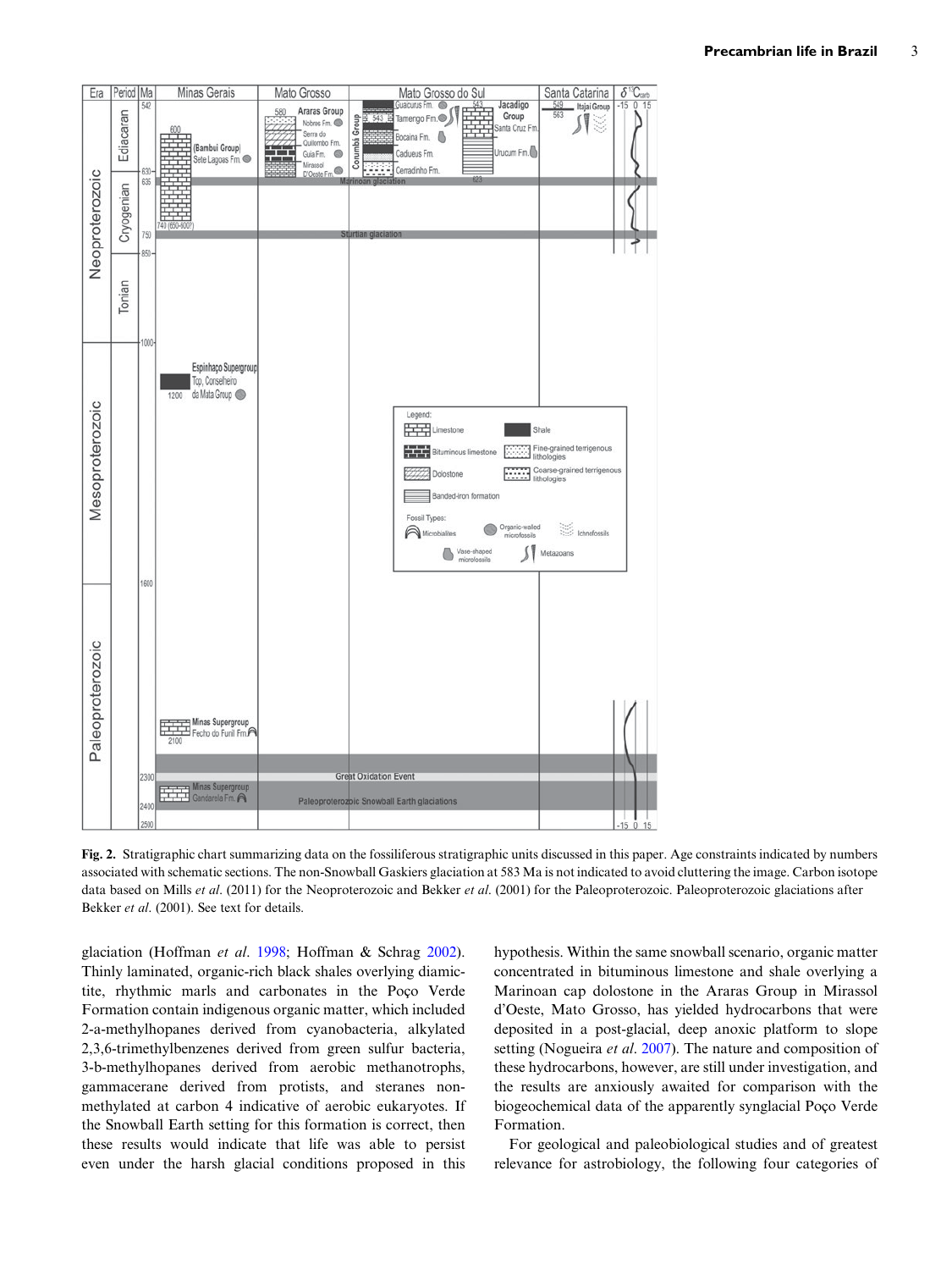<span id="page-3-0"></span>

Fig. 3. Paleoproterozoic Brazilian microbialites from the Minas Supergroup, Quadrilátero Ferrífero, Minas Gerais. (A) Stratiform to domical stromatolites of the Gandarela Formation (2.4 Ga). Scale, 1 cm. (B–D) Stromatolites of the Fecho do Funil Formation (2.1 Ga), Cumbi quarry, near Ouro Preto, MG, Brazil. Images: E.A.M. Sanchez. (B) Transverse to slightly oblique sections of deformed columnar stromatolites. Low-grade metamorphism has destroyed most of the internal lamination. Scale, 5 cm. (C) Longitudinal sections of columnar stromatolites. Note parallel branching (centre–right). Scale, 5 cm. (D) Deformed, laterally continuous domical stromatolites. Scale, 5 cm.

Brazilian Precambrian fossils are of special interest: the ancient microbialites of the Minas Supergroup in Minas Gerais; vaseshaped protistan microfossils of the Jacadigo Group in Mato Grosso do Sul; the organic-walled microfossils of the Bambuí and Araras groups in Minas Gerais and Mato Grosso, respectively; and the early metazoans and associated fossils of the Corumbá Group in Mato Grosso do Sul [\(Figs 1](#page-1-0) and [2\)](#page-2-0).

# Selected Brazilian Precambrian fossils of special interest

# Paleoproterozoic microbialites of the Minas Supergroup

Although known especially for its huge deposits of banded iron formation (BIF), the Paleoproterozoic Minas Supergroup in the Quadrilátero Ferrífero of eastern Minas Gerais also includes microbialitic carbonates in the Gandarela and Fecho do Funil formations [\(Fig. 2](#page-2-0)), which comprise the oldest reliable record of Precambrian fossils in Brazil, dated at ca. 2.4 and ca. 2.1 Ga, respectively (Pb/Pb, Babinski et al. [1995](#page-10-0)). These fossils crop out in only four localities and have undergone lowto medium-grade metamorphism.

The older microbialites, in the Gandarela Formation, include laterally linked domical stromatolites with alternating dark and light grey laminae  $(Fig. 3(a))$  and columnar stromatolites, in addition to stratiform mats and micritic oncoids (Souza & Müller [1984;](#page-14-0) Bertolino & Pires [1995](#page-11-0)). Bekker et al. [\(2003\)](#page-10-0) interpreted them as having formed in high-energy intertidal to subtidal settings. However, only the stratiform mats have been adequately described and illustrated.

Although considerably deformed and recrystallized, the younger microbialites of the Fecho do Funil Formation, on the other hand, are much better known, because they were mined from a single quarry near Ouro Preto (Minas Gerais) that furnished flagstone for buildings throughout Brazil, including shopping malls (Sallun-Filho & Fairchild [2005\)](#page-13-0), for more than 60 years. Within the now inactive quarry, large bioherms and biostromes of reddish to nearly white, densely packed branched columnar stromatolites (Fig.  $3(b)$  and (c)) as well as subordinate laterally continuous domes (Fig. 3(d)) and oncolites are preserved in dolomitic lenses among highly folded phyllites (Dardenne & Campos Neto [1975](#page-11-0)). Lamination in these stromatolites has been nearly obliterated by metamorphism, but the tuberous to slender, parallel to divergently branching columnar form of these structures comprises convincing evidence that they are indeed stromatolites. The depositional setting of the Fecho do Funil Formation was interpreted as subtidal by Bekker et al. ([2003](#page-10-0)).

In 2003, Bekker et al. studied the geochemistry and isotopic content of Minas Supergroup carbonates with the dual purpose of establishing their correlation with other units and establishing their significance with respect to key events, including glaciation, of the first-half of the Paleoproterozoic [\(Fig. 2\)](#page-2-0). Values of  $\delta^{13}$ C and  $\delta^{18}$ O in the carbonates of the Gandarela Formation varied, in general, between −1.6 and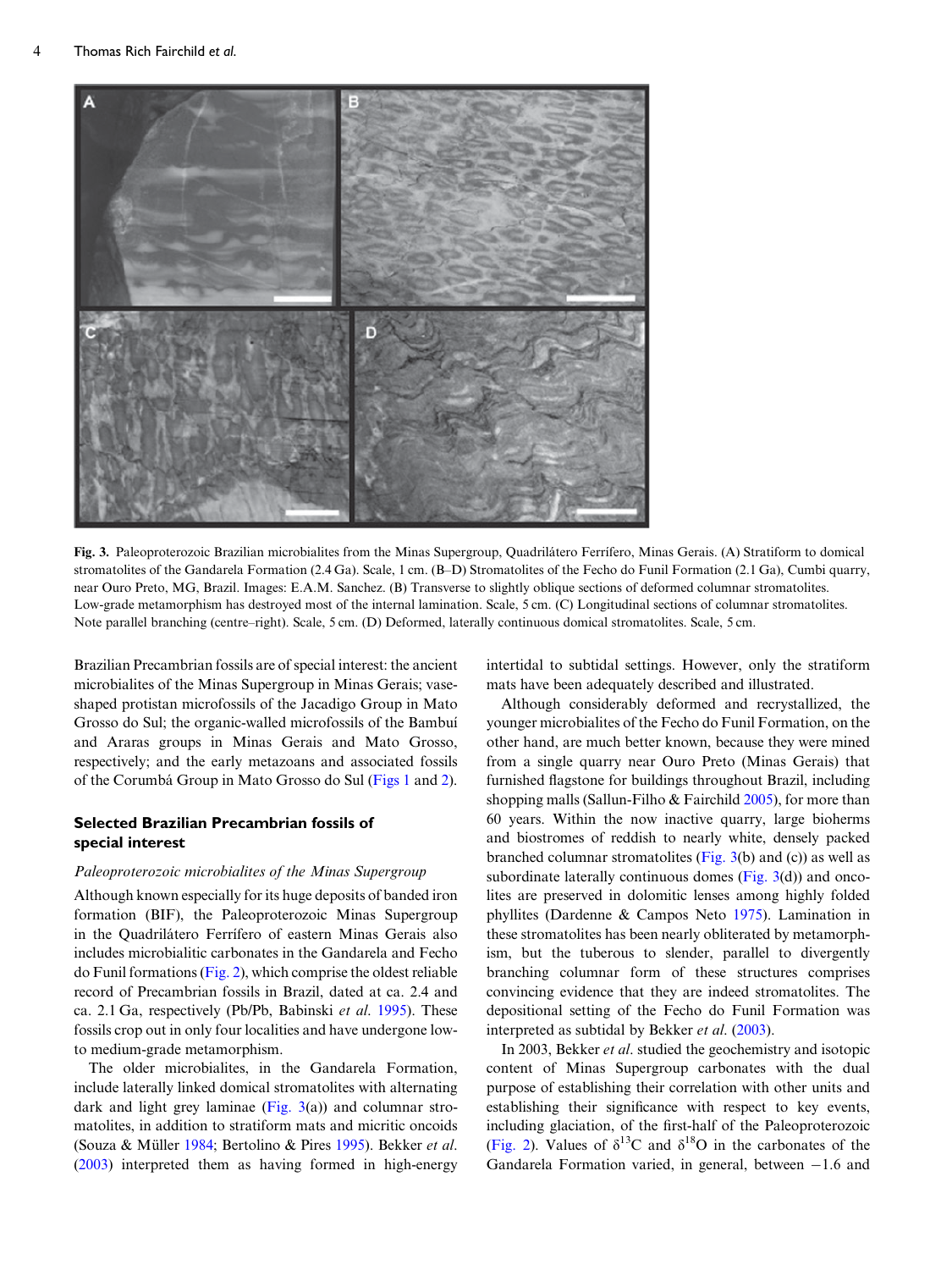<span id="page-4-0"></span>

Fig. 4. Organic-walled microfossils. (A) Leiosphaeridia sp. from drill core sample, Conselheiro da Mata Group, Minas Gerais. Scale, 10 µm. Image from Simonetti, 1994. (B) Trachyhystrichosphaera aimica, Sete Lagoas Formation, Bambuí Group, Minas Gerais. Scale, 200 µm. (C) Leiosphaeridia crassa, Guia Formation, Araras Group, Mato Grosso. Scale, 25 µm. (D) Unidentified acritarch, Nobres Formation, Araras Group, Mato Grosso. Scale, 25 µm. (B–D) Images from Hidalgo (2007). (E–F) Vase-shaped microfossils, Urucum Formation, Jacadigo Group, Mato Grosso do Sul. Images from Zaine (1991). Scale, 50 µm in both figures.

 $+0.4\%$  and  $-13.5$  to  $-6\%$ , respectively, but between  $-1$  and  $-1.3\%$  for the  $\delta^{13}$ C signal in carbonate levels with microbialites. Total organic carbon showed values between 0.03 and 0.16 mg C g<sup>-1</sup> and an isotopic record of  $\delta^{13}$ C between +18.6 and +23.8‰. By comparison with similar results from other Paleoproterozoic units older than 2.32 Ga. The data for the carbonates of the Gandarela Formation were considered representative of the composition of Paleoproterozoic seawater, slightly altered by diagenesis and metamorphism.

Geochemical analysis of the Fecho do Funil Formation revealed values of +5.6 to +7.4‰ for  $\delta^{13}$ C and  $-12.3$  to  $-9.1\%$ for  $\delta^{18}$ O in the carbonates. Total organic carbon varied from 0.04 to 0.18 mg C  $g^{-1}$  sample and  $\delta^{13}$ C for organic matter ranged from  $-24.8$  to  $-14.4%$ . The carbon isotopic results presented higher values than expected for Paleoproterozoic units of similar age, but the authors concluded that the values were, in fact, representative of seawater at that time.

What is missing in the Brazilian record of this period is evidence of glacial evidence of a Paleoproterozoic Snowball Earth scenario (Kirschvink et al. [2000;](#page-12-0) Bekker et al. [2003](#page-10-0)) as well as any evidence in the Gandarela Formation microbialites, for the methane atmosphere prior to the first glacial event, as proposed by Pavlov et al. [\(2000\)](#page-13-0) and Kasting et al. [\(2001\)](#page-12-0). However, the importance of the carbonates of the Gandarela and Fecho do Funil formations is that they register seawater conditions at two different moments of the Paleoproterozoic, first, when the putative supercontinent of that time was undergoing fragmentation which provoked changes in the dynamics of weathering, carbonate sedimentation and geochemical recycling of carbon, and second, when all these events, coupled with the rise of aerobic photosynthesis, resulted in an oxygenated atmosphere and a new biosphere (Kirschvink et al. [2000;](#page-12-0) Bekker et al. [2001](#page-10-0), [2003;](#page-10-0) Bekker & Eriksson [2003](#page-10-0); Knoll [2003\)](#page-12-0).

#### Organic-walled microfossils

Organic-walled microfossils are the most abundant direct evidence of life in the Precambrian. Differences in their size, ornamentation and complexity have been employed in attempts to distinguish eukaryotic from prokaryotic microfossils and thereby identify the most ancient forms in the Precambrian record of microfossils. However, at the present time, steranes in rocks 2.4–2.6 Ga old of the Transvaal Supergroup (South Africa) are the oldest candidates for the earliest eukaryotic biomarkers in the geological record (Waldbauer et al. [2009](#page-14-0)), but it is wise to remember that similar, equally old biomarkers from the Pilbara Craton of Australia (Brocks *et al.* [1999\)](#page-11-0) were later shown to be younger contaminants (Rasmussen et al. [2008\)](#page-13-0). At present, then, the oldest reliable direct evidence of eukaryotes are compressed,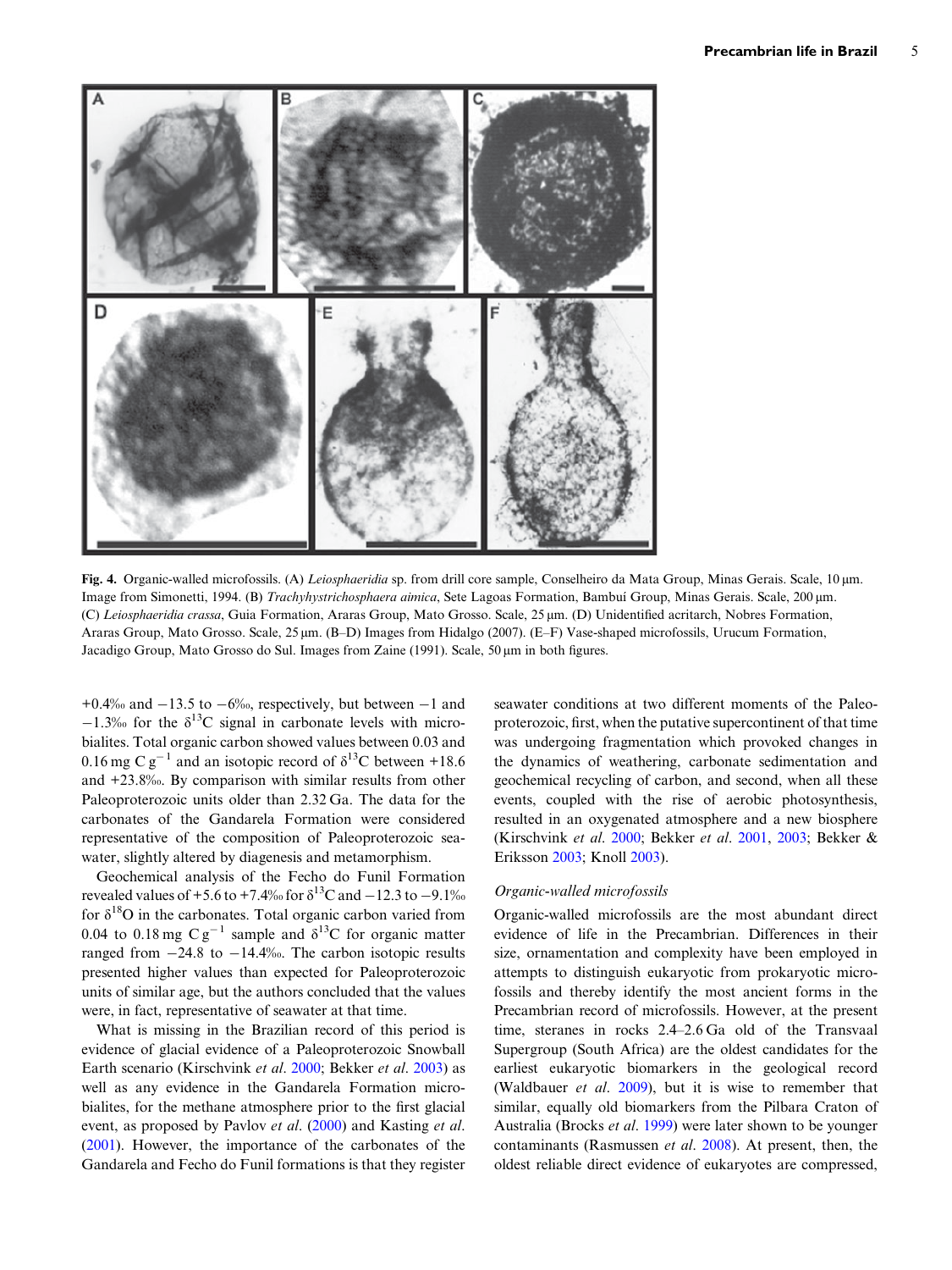<span id="page-5-0"></span>

Fig. 5. Ediacaran macrofossils. (A) Discoidal impression (Itajaí Group, Santa Catarina) described as Cyclomedusa by Zucatti da Rosa (2005). Scale, 15 mm. Image from Zucatti da Rosa (2005). (B–F) Metazoan fossils, Tamengo Formation, Corumbá Group, Corumbá, Mato Grosso do Sul. (B–C) Corumbella werneri. (B) Internal cast, holotype (DGM-5601-I). Scale, 5 mm. (C) Corumbella werneri. Internal cast. Scale, 1 mm. (B–C) M.L.A.F. Pacheco. (D–F) Cloudina lucianoi. (D) Surface view of specimens, showing typical aspect of the wall. Scale 2.5 cm. (E) Longitudinal sections of C. lucianoi shells in petrographic thin section. Note nested truncated conical structures in central specimen. Scale, 1 cm. (F) Transverse section of C. lucianoi shells in petrographic thin section. Scale, 1 cm. Images (D–F) from Meira (2011).

circular, elliptical and lanceolate organic-walled microfossils (acritarchs), from Paleoproterozoic rocks about 1.8 Ga old in the Changcheng Group, China, whose relatively large size and complexity exclude prokaryotic affinities (Hofmann & Chen [1981;](#page-12-0) Zhang [1986;](#page-14-0) Yan [1991](#page-14-0); Huntley et al. [2006;](#page-12-0) Lamb et al. [2009;](#page-12-0) Peng et al. [2009\)](#page-13-0).

Over the time span of the Proterozoic, and especially in the Neoproterozoic, diversification and extinction among the eukaryotes (see Javaux et al. [2003;](#page-12-0) Huntley et al. [2006](#page-12-0); Knoll et al. [2006](#page-12-0)) introduced sufficient diversity among unicellular micro-organisms as to permit the use of fossil microalgae and acritarchs in biostratigraphic correlation schemes in Australia (Zang [1995;](#page-14-0) Grey [2005](#page-12-0); Willman & Moczydlowska [2008\)](#page-14-0), Africa (Gaucher & Germs [2006](#page-11-0); Couëffé & Vecoli [2011\)](#page-11-0), Europe (Moczydlowska [2008a\)](#page-13-0), China (Zhou et al. [2007;](#page-14-0) McFadden et al. [2009\)](#page-12-0) and South America (Gaucher et al. [2003\)](#page-12-0).

In Brazil, however, only Simonetti & Fairchild [\(2000\)](#page-14-0), Gaucher et al. [\(2003\)](#page-12-0) and Hidalgo ([2007](#page-12-0)) have attempted to use Brazilian Precambrian microfossils for biostratigraphy. In the first case, Simonetti & Fairchild  $(2000)$  interpreted the low morphological diversity and small size  $(< 200 \text{ }\mu\text{m})$  of the assemblage of organic-walled microfossils, dominated by Leiosphaeridia spp. (Fig.  $3(a)$ ) recovered from drill cores of siliciclastic rocks from the upper Conselheiro da Mata Group, Espinhaço Supergroup, Minas Gerais ([Fig. 4\(](#page-4-0)a)), as being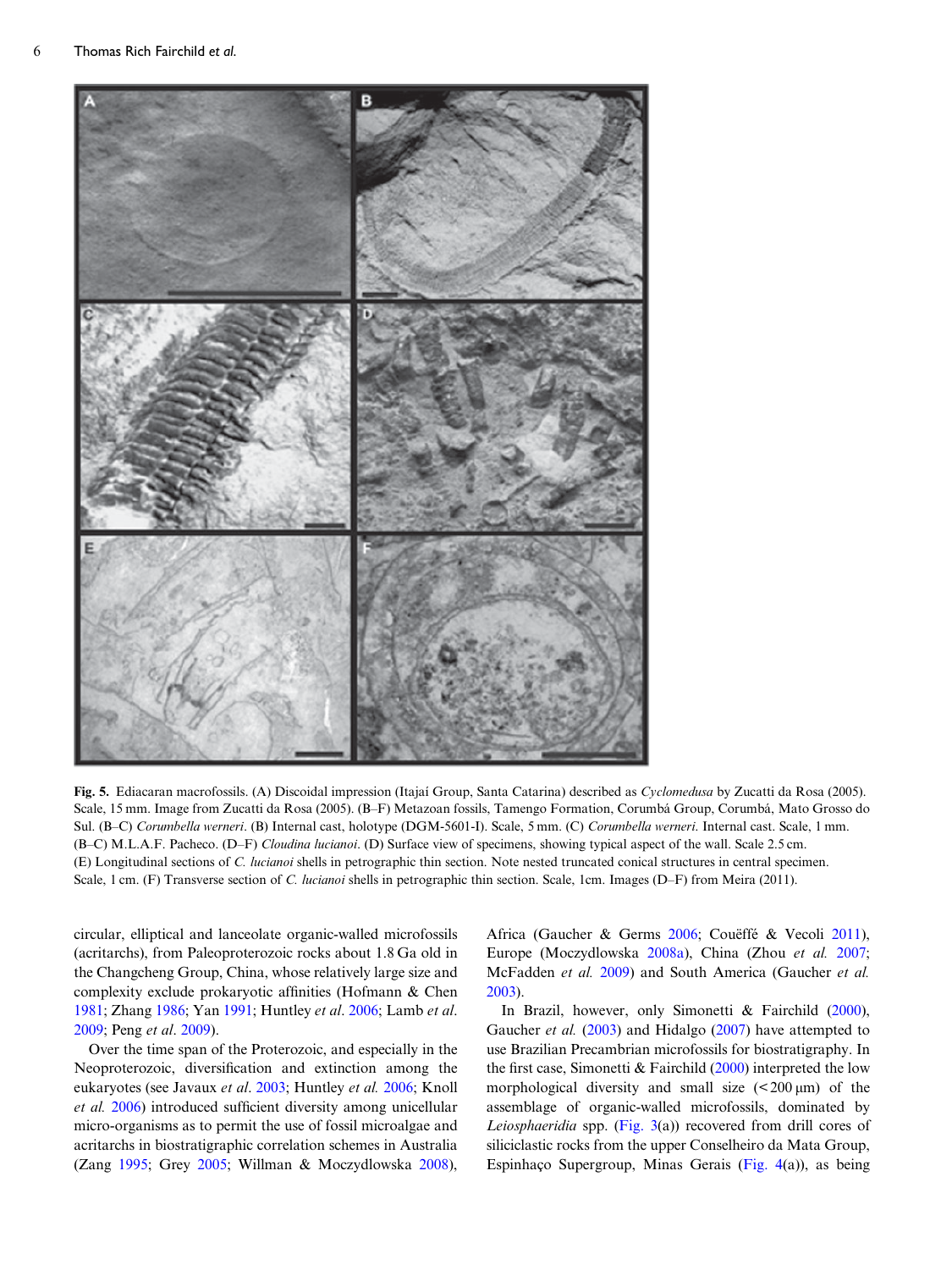typical of late Mesoproterozoic assemblages, a finding consistent with the ca. 1.2 Ga radiometric age for the group. These microfossils are still the oldest reported from Brazil.

Hidalgo [\(2007\)](#page-12-0) analysed microfossils from the much younger Araras (< 635 Ma) and Bambuí (< 740 Ma) groups, in Mato Grosso and Minas Gerais, respectively, in an attempt to establish a biostratigraphic framework for the Neoproterozoic of Brazil and to identify possible effects of Snowball Earth glaciations upon the Brazilian fossil record. Despite the generally poor preservation of the microfossils, she identified nearly 20 taxa of Neoproterozoic acritarchs ([Fig. 4\(](#page-4-0)b)–(d)), including such biostratigraphically important forms as Cymatiosphaeroides, Trachyhystrichosphaera [\(Fig. 4\(](#page-4-0)b)), Leiosphaeridia minutissima, Leiosphaeridia crassa ([Fig. 4](#page-4-0)(c)) and Tanarium. Furthermore, she distinguished three different associations of acritarchs similar to those in biostratigraphic biozones proposed for the Neoproterozoic by Grey ([2005](#page-12-0)) and Sergeev ([2006](#page-14-0)), specifically, an older association in the Sete Lagoas Formation of the Bambuí Group and two younger ones in the Mirassol DOeste and Guia formations, and the overlying Nobres Formation ([Fig. 4\(](#page-4-0)d)), respectively, of the Araras Group. The results are consistent with the biostratigraphic proposal of Grey ([2005](#page-12-0)) for the Neoproterozoic, based on morphological changes representative of evolutionary innovations.

The most ambitious correlation proposal for the Brazilian Neoproterozoic was made by Gaucher *et al.* [\(2003\)](#page-12-0), who correlated the post-Marinoan Corumbá Group of Brazil with the Arroyo del Soldado Group of Uruguay on the combined basis of organic-walled microfossils, metazoans, stable isotopes and lithology. Three species of organic-walled microfossils, including cyanobacteria and acritarchs, occur in common in both units, but only two were considered biostratigraphically significant: Leiosphaeridia tenuissima and Soldadophycus bossii.

The studies by Gaucher *et al.* [\(2003\)](#page-12-0) and Hidalgo ([2007](#page-12-0)) have thus revealed the potential value of Brazilian Neoproterozoic microfossils for biostratigraphic correlation, both regionally and globally. With respect to important evolutionary issues, acritarchs from the Araras Group have provided tentatively significant data. Hidalgo ([2007\)](#page-12-0) found unornamented acritarchs at the bottom of the succession and, near the top, spiny forms, suggestive of a rapid change in composition (taxonomic replacement) after the Marinoan glaciation, possibly related to the appearance of metazoans (Peterson & Butterfield [2005;](#page-13-0) Willman & Moczydlowska [2008;](#page-14-0) Cohen et al. [2009\)](#page-11-0).

# Vase-shaped microfossils

The Jacadigo Group near Corumbá (MS) is well known for its commercially exploitable, Neoproterozoic Rapitan-like iron (and manganese) formation, which is much younger (< 623 Ma) than the Archean to Paleoproterozoic-banded iron formations that make up the world's major iron ores. However, near the base of this group, in the Urucum Formation, carbonate clasts within a massive diamictite deposited in a continental setting (Freitas et al. [2011](#page-11-0)) contain abundant

vase-shaped microfossils, first identified by Fairchild et al. [\(1978](#page-11-0)) and later likened to Melanocyrillium sp. (Zaine [1991;](#page-14-0) Zaine *et al.* [1989](#page-14-0)) ([Fig. 4](#page-4-0)(e) and (f)). These fossils consist of thin-walled, subspherical to ellipsoidal bodies, up to 108 μm in width and up to 143 μm in length, with a single, simple opening at one pole or at the end of a short to long neck-like extension, giving them their vase-shaped form. Walls are black, unornamented and carbonaceous. The thin wall, long neck and absence of a pylome differentiate these microfossils from the melanocyrillids of the Chuar Group (USA), with which they were compared by Zaine [\(1991\)](#page-14-0).

Porter & Knoll [\(2000\)](#page-13-0) and Porter et al. [\(2003\)](#page-13-0) have demonstrated that Neoproterozoic VSMs are the oldest direct fossil evidence for heterotrophic protists. Since the original description in the Chuar Group (Bloeser et al. [1977\)](#page-11-0), a variety of VSMs have been described, including agglutinated forms (Bosak et al. [2011\)](#page-11-0) from Namibia and Mongolia that are similar in size but morphologically distinct from, and somewhat older than, the organic-walled Brazilian VSMs. In fact, the Urucum VSMs are seemingly different from practically all other described Proterozoic VSMs. Possible VSMs similar to thecamoebans present in phosphorites at the top of the stratigraphically younger Bocaina Formation of the Corumbá Group (Fontaneta [2012](#page-11-0)) considerably broaden the paleontological perspectives for this region and research on early protistan heterotrophs. All of these fossils are distinctly different from the supposedly agglutinated fossil foraminiferan test Titanotheca coimbrae, made up exclusively of rutile crystals, registered in these same phosphorites by Gaucher et al. ([2003](#page-12-0)).

#### Metazoans

Two regions stand out in Brazil for their fossil evidence of complex megascopic organisms of Ediacaran age: the Itajaí Group in Santa Catarina and the Corumbá Group in Mato Grosso do Sul.

Zircon crystals from volcanic tuffs have provided U/Pb (SHRIMP) ages of ca. 559–584 Ma for the Itajaí Group (Drukas & Basei [2009](#page-11-0)), and Guadagnin et al. (2010) reported U/Pb (LA-MC-ICP-MS) ages of  $549 \pm 4$  Ma to  $563 \pm 3$  Ma as the limits for the Itajaí Basin. The upper portion of the Itajaí Group, deposited in relatively calm waters below storm wave base in a prodeltaic marine setting has yielded enigmatic fossils interpreted as part of the benthic epifauna. These fossils were attributed to the sponge-like genus Choia and to possible Chancelloriida (Silva & Dias [1981](#page-14-0); Da Rosa et al. [1997;](#page-11-0) Leipnitz et al. [1997;](#page-12-0) Paim et al. [1997\)](#page-13-0), taxa previously considered to be exclusively Cambrian in age (Conway Morris [1992\)](#page-11-0). Suspect medusoids, possibly Cyclomedusa [\(Fig. 5](#page-5-0)(a)) and Charniodiscus and rounded impressions or moulds of Aspidella, as well as faint, horseshoe-shaped impressions attributed to *Parvancorina* sp. (arguably related to the arthropods) have also been described (Zucatti da Rosa [2005](#page-14-0)), along with the ichnofossils *Bifungites*, *Gordia*, *Oldhamia* and Helminthoidichnites (Netto & Zucatti da Rosa [1997;](#page-13-0) Zucatti da Rosa [2005](#page-14-0)).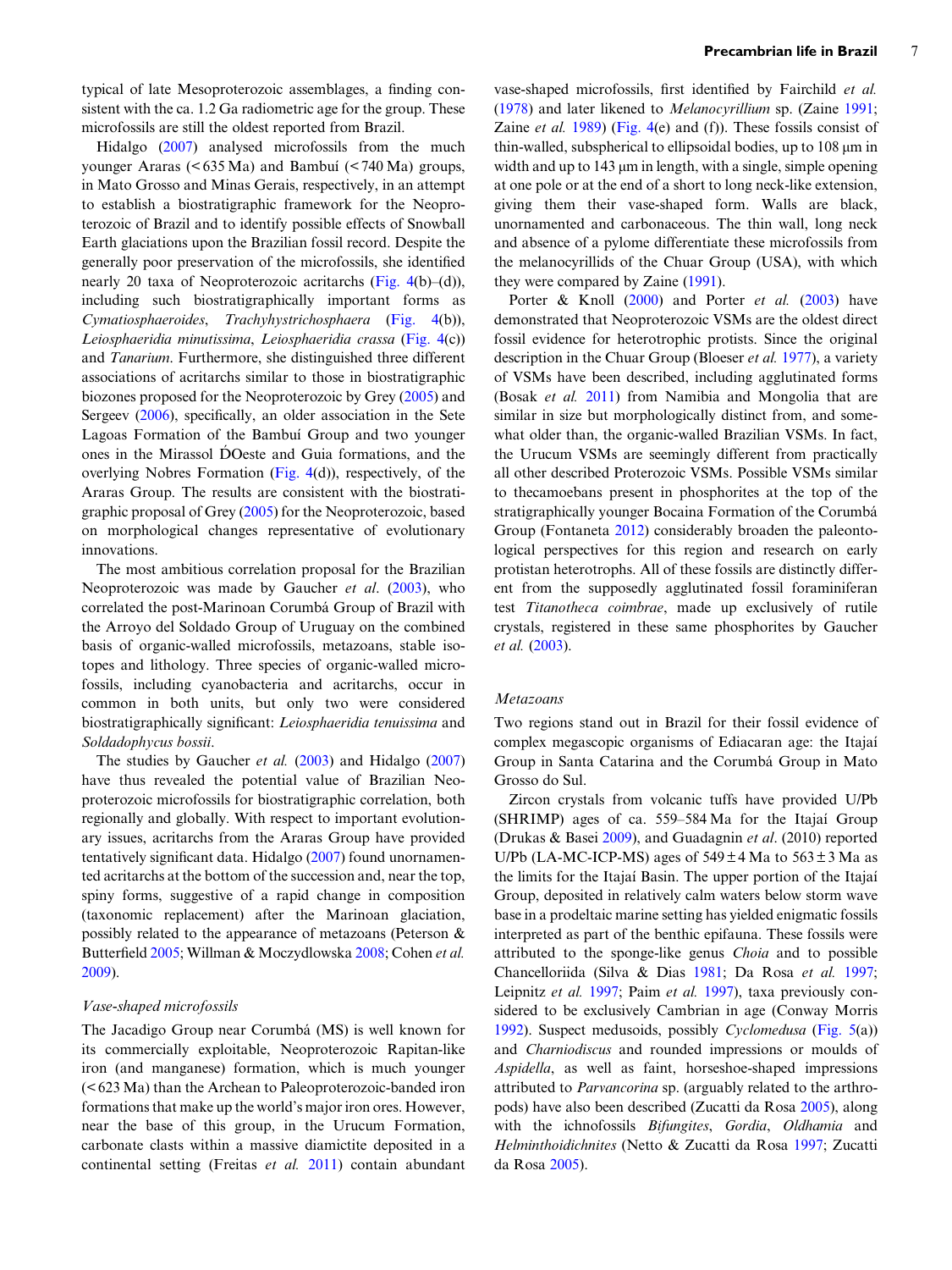The Corumbá Basin in the southern part of the Paraguay Belt is made up of the Cadiueus and Cerradinho formations, at its base, reflecting deposition in an initial continental rift basin, and the Bocaina, Tamengo and Guaicurus formations, deposited in a stable marginal basin (Almeida [1984](#page-10-0); Boggiani [1998;](#page-11-0) Alvarenga et al. [2000](#page-10-0)). Of these, the Tamengo Formation  $(543 \pm 3 \text{ Ma U-Pb}^{-1})$ ; Babinski *et al.* [2006](#page-10-0), [2008](#page-10-0)) is the most noteworthy in terms of its fossil content. Until recently, it was the only formation in the world containing abundant fossils of the early skeletal metazoans Corumbella werneri and Cloudina lucianoi (Zaine & Fairchild, [1987](#page-14-0); Zaine [1991;](#page-14-0) Boggiani [1998](#page-11-0); Nogueira et al. [1998](#page-13-0); Babcock et al. [2005](#page-10-0))  $(Fig. 5(b)–(f))$  $(Fig. 5(b)–(f))$ , which are coeval with late members of the wellknown Ediacaran soft-bodied biota (Hahn et al. [1982;](#page-12-0) Walde et al. [1982](#page-14-0); Hahn & Pflug [1985;](#page-12-0) Zaine [1991;](#page-14-0) Babcock et al. [2005;](#page-10-0) Simon [2007;](#page-14-0) Pacheco et al. [2010a,](#page-13-0) [b\)](#page-13-0).

Corumbella werneri ([Fig. 5](#page-5-0)(b) and (c)) was discovered in marls and shales of the Tamengo Formation in Ladário, just outside Corumbá, (Hahn et al. [1982\)](#page-12-0). Later, two specimens of Corumbella sp. were described in sandstone from the similarly aged lower Wood Canyon Formation, in the Great Basin, USA (Hagadorn & Waggoner [2000\)](#page-12-0), and very recently, parautochthonous fragments of Corumbella were found together with in situ specimens of Cloudina in calcareous grainstones and mudstones of the Itapucumi Group, in Paraguay, 360 km south of Corumbá (Warren et al. [2011\)](#page-14-0).

C. werneri was originally reconstructed as a bipartite scyphozoan made up of a uniseriate primary polyp and a biseriate polypar, and placed within its own new subclass (Corumbellata) by Hahn et al. ([1982](#page-12-0)). Zaine [\(1991](#page-14-0)) suggested rather that it may have been a vendobiont, an extinct group of megascopic organisms of uncertain biological affinity (Seilacher [1989](#page-14-0); Buss & Seilacher [1994\)](#page-11-0), possibly more closely related to the Protista than to the Metazoa (Seilacher et al. [2003;](#page-14-0) Seilacher [2007\)](#page-14-0). Recent investigations, however, have revealed polarization and symmetry in C. werneri that permit its reconstruction as a quadrate tube made up of ring-like segments, similar to some modern coronate scyphozoans and possibly to the extinct conulariids as well, thereby assuring its place within the kingdom Metazoa (Babcock et al. [2005;](#page-10-0) Pacheco et al. [2010a,](#page-13-0) [b,](#page-13-0) [2011](#page-13-0)a, b, Pacheco [2011](#page-13-0)).

The genus *Cloudina* was created by Germs [\(1972\)](#page-12-0) for small, straight to sinuous, tubular calcareous shelly fossils (up to 6.5 mm in diameter and 35 mm long), open at the apex and closed at the base, found in limestones of the late Neoproterozoic Nama Group, Namibia (Germs [1972](#page-12-0); Grant [1990\)](#page-12-0). Characteristic of Cloudina are its short, partly overlapping segments having the shape of open truncated cones (Germs [1972;](#page-12-0) Zaine & Fairchild [1987;](#page-14-0) Grant [1990](#page-12-0); Chen et al. [2008;](#page-11-0) Meira [2011](#page-12-0)) ([Fig. 5\(](#page-5-0)d) and (e)). Its walls are uniformly thick yet extremely thin  $(3-50 \,\mu\text{m})$  ([Fig. 5\(](#page-5-0)f)), but early cementation between walls of successive segments appears to have strengthened the original shell (Grant [1990](#page-12-0); Hua et al. [2003,](#page-12-0) [2005\)](#page-12-0). Cloudina was immediately recognized as latest Neoproterozoic in age, thereby giving it the status of oldest known shelly metazoan fossil. Grant ([1990](#page-12-0)) demonstrated that because of its widespread occurrence in rocks of identical age, it deserved to be considered an index fossil for the uppermost Ediacaran.

Cloudina is known from practically all the quarries and major outcrops of the Tamengo Formation in the Corumbá área (Zaine & Fairchild [1987;](#page-14-0) Meira [2011\)](#page-12-0) and has been reported from Uruguay and Argentina (Gaucher et al. [2003,](#page-12-0) [2005\)](#page-12-0) and, most recently, from Paraguay (Boggiani & Gaucher [2004;](#page-11-0) Warren et al. [2011\)](#page-14-0). Outside South America, it occurs in Namibia (Germs [1972\)](#page-12-0), Oman (Conway Morris et al. [1990\)](#page-11-0), China (Conway Morris et al. [1990](#page-11-0); Bengtson & Zhao [1992\)](#page-11-0), Canada (Hofmann & Mountjoy [2001](#page-12-0)), Nevada (Hagadorn & Waggoner [2000](#page-12-0)), Spain (Palacios [1989](#page-13-0)) and Russia (Kontorovich et al. [2008](#page-12-0)).

# **Perspectives**

The importance of the Brazilian fossils discussed above resides in their association with paradigmatic transitions and benchmark innovations in the evolution of the Proterozoic environment and biosphere.

For instance, the microbialites in the Paleoproterozoic Gandarela and Fecho do Funil formations of the Minas Supergroup are not just the oldest Precambrian fossils in Brazil: they were deposited, respectively, at about the same time as and not long after the 'Great Oxygenation Event' (GOE) (Holland [2002;](#page-12-0) Ohmoto [2003\)](#page-13-0) around 2.3 Ga ([Fig. 2\)](#page-2-0), when free oxygen produced by aerobic photosynthesis finally began to accumulate in the atmosphere (Kirschvink et al. [2000;](#page-12-0) Bekker et al. [2001,](#page-10-0) [2003;](#page-10-0) Knoll [2003;](#page-12-0) Catling & Claire [2005\)](#page-11-0). This event, coupled with continental breakup of the supercontinent Kernorland (Heaman [1997](#page-12-0); Bekker & Eriksson [2003\)](#page-10-0), led to profound changes in weathering, burial of organic carbon and geochemical cycling in general, resulting in major changes in climate (Paleoproterozoic Snowball Earth) and dominant metabolism in the biosphere (Kirschvink et al. [2000;](#page-12-0) Bekker et al. [2001](#page-10-0), [2003;](#page-10-0) Anbar & Knoll [2002](#page-10-0); Knoll [2003;](#page-12-0) Barley et al. [2005;](#page-10-0) Catling & Claire [2005](#page-11-0); Kopp et al. [2005\)](#page-12-0). Within this context, the microbialites of the older Gandarela Formation and the younger Fecho do Funil Formation bracket this period ([Fig. 2](#page-2-0)), thereby providing an opportunity to explore possible changes in the relationships among paleoenvironmental and paleobiological factors within the atmosphere, hydrosphere and biosphere in response to the oxidation of atmosphere at this crucial time. The paper by Bekker et al. [\(2003](#page-10-0)) exploits this question, but hardly exhausts the subject.

A second field in which Brazilian fossils will certainly be useful is Neoproterozoic biostratigraphy. In the absence of megascopic index-fossils (animals, vendobionts and macroalgae) prior to about 580 Ma (Narbonne [2005;](#page-13-0) Yuan et al. [2011\)](#page-14-0), recent Neoproterozoic biostratigraphic proposals have been based primarily on microfossils – acritarchs, microalgae and occasional other microfossils (such as VSMs, for example), whose abundance, complexity and diversity evolved in response to biological and environmental factors, once again related to continental breakup (Rodinia) and Snowball Earth scenarios and their consequences (Hoffman et al. [1998;](#page-12-0)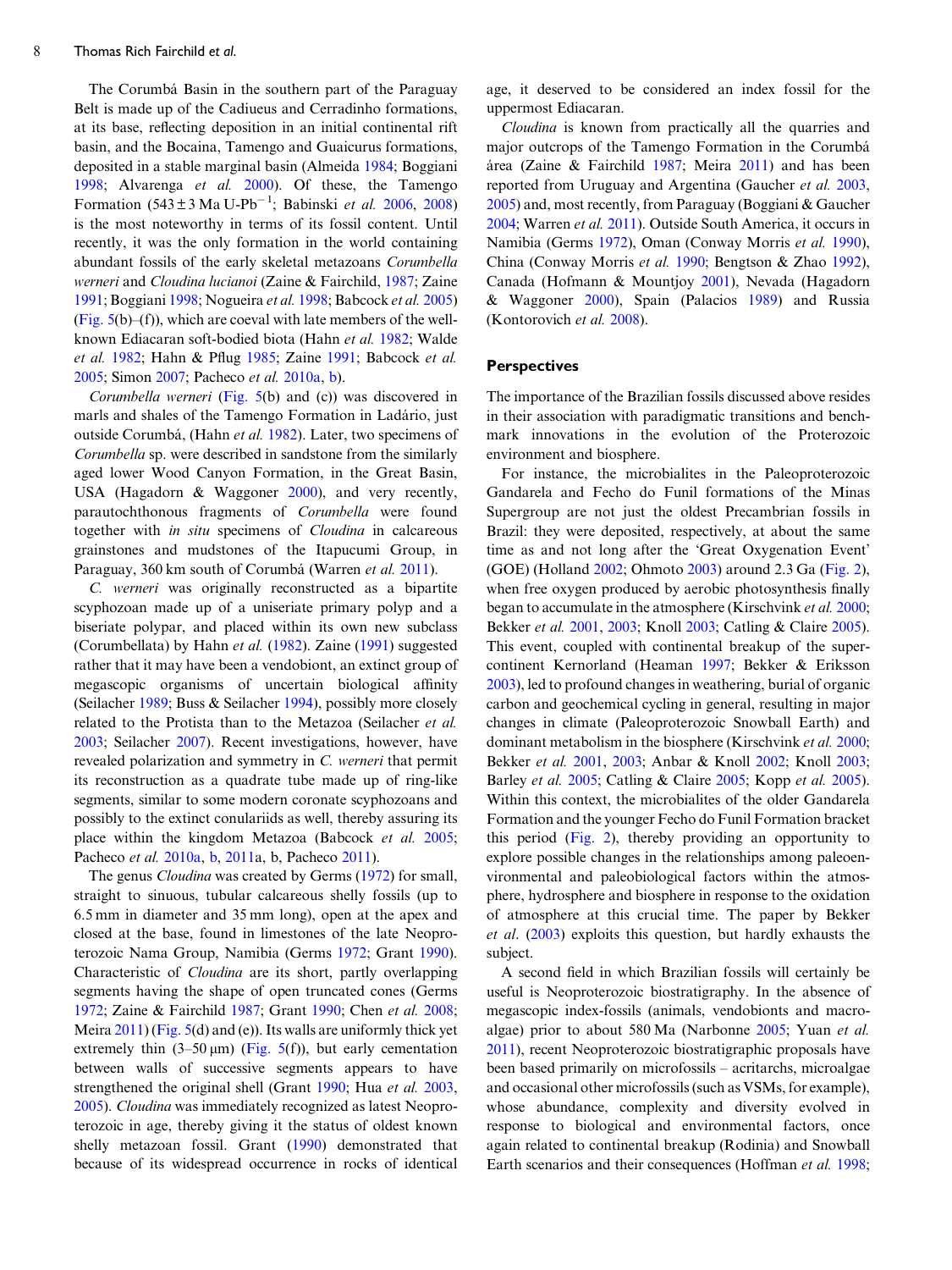Hoffman & Schrag [2002](#page-12-0); Knoll [2003\)](#page-12-0). Several authors (Moczydlowska [2005](#page-13-0), [2008a](#page-13-0), [b;](#page-13-0) Huntley et al. [2006\)](#page-12-0) allege that changes, especially in paleoclimate, were responsible for both an increase in diversity and extinction among eukaryotes. The palynological study by Hidalgo ([2007](#page-12-0)) in post-glacial Neoproterozoic successions in Brazil is consistent with this interpretation.

Recent geochronological and sedimentological analyses, however, suggest alternative interpretations for the age of a supposed cap carbonate at the base of the Bambuí Group (Sete Lagoas Formation), which Hidalgo studied, and for the glacial origin of diamictites in the Corumbá region. In the former case, Pimentel et al. ([2009](#page-13-0)) suggested a maximum age for deposition between 650 and 600 Ma based on U/Pb (SHRIMP) ages obtained for detrital grains of zircon at the top the Sete Lagoas Formation. This significantly challenges the long-standing idea that deposition of the Bambuí Group began after 740 Ma, following the older (Sturtian) of the Neoproterozoic snowball glaciations (Vieira *et al.* [2007\)](#page-14-0), rather than the younger Neoproterozoic (Marinoan) glacial event at ca. 635 ([Fig. 2\)](#page-2-0). Nevertheless, based on the biostratigraphic considerations of Sergeev [\(2006\)](#page-14-0), the acritarch assemblage identified from this formation by Hidalgo ([2007](#page-12-0)) favours the older, traditional view.

The vase-shaped microfossils in the Jacadigo Group comprise a third group of Precambrian fossils from Brazil that merit special attention, in this case because of their potential paleoecological/paleoenvironmental importance. This is because they occur in limestone clasts of apparently non-marine origin within a diamictite deposited prior to the Rapitan-like iron formation of the same group that has been associated with Neoproterozoic glacial conditions (see Gaucher et al. [2003](#page-12-0)) [\(Fig. 2](#page-2-0)). In their recent detailed sedimentological study of the Jacadigo Group, however, Freitas et al. ([2011](#page-11-0)) found no convincing evidence of glacial conditions during any phase of deposition this group. Hence, these VSMs may offer a rare view of non-marine Ediacaran life outside the context of Snowball Earth. They are also important because they differ from other VSMs, as summarized by Porter ([2011\)](#page-13-0), and thus add to a growing body of evidence for considerable morphological variety among Neoproterozoic heterotrophic protists (Porter *et al.* [2003;](#page-13-0) Porter [2004](#page-13-0); Bosak et al. [2011\)](#page-11-0) related to changes in trophic complexity (Karlstrom et al. [2000](#page-12-0)).

The fourth important group of Precambrian fossils are the late Ediacaran Brazilian metazoans (and associated fossils), which represent a critical phase of one of the most profound events in the evolution of the biosphere – the emergence of animal life. Metazoans arose much earlier than the Early Cambrian explosion of life (Fedonkin [2003](#page-11-0)), probably before the first records of the soft-bodied Ediacara biota (Shen et al. [2008;](#page-14-0) Yuan et al. [2011\)](#page-14-0), and even earlier than the extreme climatic changes and increase in oxygen levels of the latter half of the Neoproterozoic (Brain et al. [2012\)](#page-11-0). Molecular clock evidence points to an origin for crown group demosponges and cnidarians at about 700 Ma (Conway Morris [2000;](#page-11-0) Erwin et al. [2011\)](#page-11-0). In face of the sparse, problematical record of early

metazoan fossils worldwide, e.g., controversial 600 Ma-old phosphatized 'metazoan embryos' from the Doushantuo Formation, China (Xiao & Knoll [2000](#page-14-0); Chen et al. [2004;](#page-11-0) Huldtgren et al. [2011\)](#page-12-0), 635 Ma-old sponge biomarkers in the Huqf Supergroup in Oman (Love et al. [2009](#page-12-0)), and 760–550 Ma-old Ma sponge-like fossils from the Otavi and Nama Groups in Namibia (Brain et al. [2012](#page-11-0)), the Brazilian (and South American) Precambrian fossil record represents a largely untapped, potentially major source of significant new finds regarding early metazoan evolution.

Carbon and sulfur isotopic data suggest that Neoproterozoic oceans prior to a major oxygenation event near the end of the Ediacaran period (Canfield [1998;](#page-11-0) Holland [2009;](#page-12-0) Shields-Zhou & Och [2011\)](#page-14-0), like those before the 'Great Oxygenation Event' at 2.32 Ga (Holland [2002;](#page-12-0) Ohmoto [2003\)](#page-13-0) ([Fig. 2](#page-2-0)), may have been anoxic and probably iron- and sulfur-rich (Halverson et al. [2009\)](#page-12-0), hardly suitable for the diversification of macro-scopic metazoans (Catling et al. [2005\)](#page-11-0). Both of these global oxygenation events were accompanied by widespread deposition of banded iron formations, when anoxic deep waters with large amounts of ferrous iron in solution came into contact with oxygenated surface waters (Pierrehumbert et al. [2011\)](#page-13-0). The disappearance of these unusual deposits from the rock record, if not due to oxygenation of the oceans, may have occurred when the deep oceans became sulfidic, rather than oxic (Canfield [1998](#page-11-0)), producing deep seawater that may have become more reducing rather than more oxidizing, despite the rise in atmospheric oxygen. Yet it is possible, however, that even in the context of widespread Neoproterozoic oceanic anoxia, metabolic versatility in early stages of animal evolution may have been a key factor in the emergence and establishment of the group (Budd  $2008$ ; Shields-Zhou & Och  $2011$ ), while later oxygenation allowed significant increase in the size, complexity and mobility among the Metazoa (Catling et al. [2005\)](#page-11-0).

Diversity of eukaryotic plankton crashed during the break-up of Rodinia in the mid-Neoproterozoic (Nagy et al. [2009](#page-13-0)). It is likely that in the Cryogenian glacial interval between ca. 720 and 635 Ma, the first animal lineages diverged from ancestral eukaryotic unicellular populations and/or com-munities (Peterson et al. [2008\)](#page-13-0), probably in close proximity with the anoxic, ferruginous, icy environments of the ocean (Canfield *et al.* [2008\)](#page-11-0). The oldest concrete evidence of the dawn of animal life is younger than this, represented in the fossil record by complex macroscopic multicellular organisms of the Mistaken Point ( $\leq 575$  Ma, Canada) and Lantian (> 579 Ma, China) assemblages of the Ediacaran biota (Narbonne [2005;](#page-13-0) Shen et al. [2008;](#page-14-0) Yuan et al. [2011](#page-14-0)). Thus, the macroscopic biosphere that continues to this day had its origin soon after the Marinoan glaciation (Xiao & Laflamme [2009](#page-14-0); Yuan et al. [2011\)](#page-14-0), and quite probably under anoxic conditions (Narbonne [2011\)](#page-13-0).

Within this new, macroscopic biosphere, a significant number of the classical 'soft-bodied' Ediacaran organisms may not have been metazoans at all, but rather members of the extinct Vendobionta (Seilacher [1989;](#page-14-0) Buss & Seilacher [1994\)](#page-11-0), an extinct major group of organisms characterized by flexible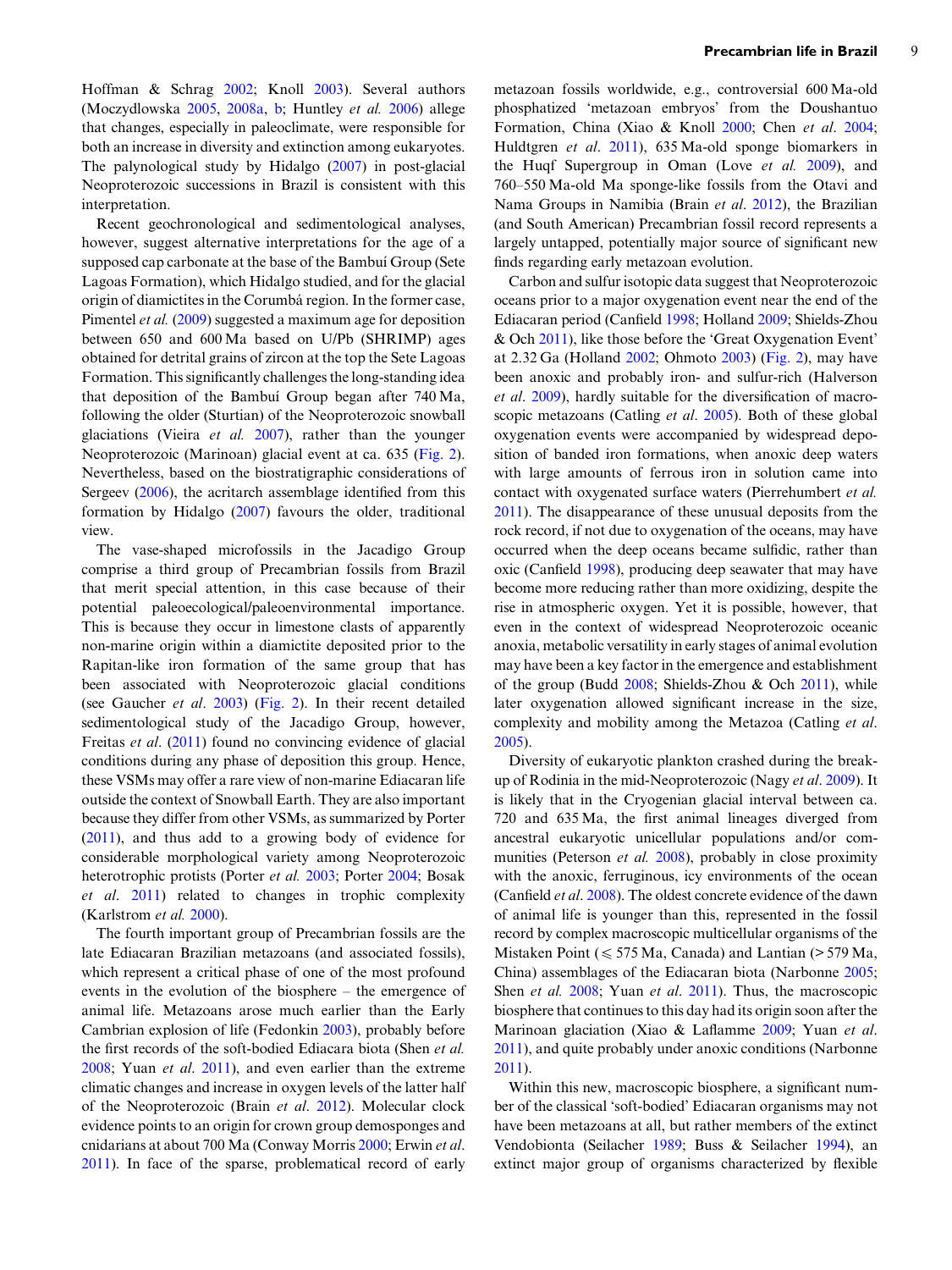bodies built up of hollow, tubular subunits in serial or fractal arrangements and having an organic cuticle (Buss & Seilacher [1994;](#page-11-0) Seilacher [2007](#page-14-0)). The varied frond-like and quilted benthic forms, typical of vendobionts, show no evidence of a mouth or gut (Fedonkin et al. [2007\)](#page-11-0) and were incapable of moving about. Some of them may have been osmotrophic, feeding off dissolved organic carbon in seawater (Laflamme et al. [2009](#page-12-0)), while others may have digested the abundant microbial mats typical of the shallow sea bottom before the evolution of grazing and burrowing animals (Erwin & Tweedt [2011\)](#page-11-0).

While the taxonomic status of the Vendobionta remains phylogenetically unresolved, even at the level of kingdom (Seilacher et al. [2003](#page-14-0)), the most recent and parsimonious explanation for the taxonomic composition of the other elements of the Ediacaran biota is that some of the fossils represent real metazoans – especially those with bilateral symmetry, such as Kimberella (Fedonkin & Waggoner [1997;](#page-11-0) Dzik [2003;](#page-11-0) Fedonkin *et al.* [2007](#page-11-0)) and early skeletal taxa like Cloudina and Namacalathus (Grotzinger et al. [2000](#page-12-0)). These early metazoan fossils are found together with soft-bodied Ediacaran fossils throughout the world but always in different, but often coeval facies (in carbonates and siliciclastic rocks, respectively) and never on the same bedding plane (Germs [1972,](#page-12-0) [1983](#page-12-0); but see Warren et al. [2011](#page-14-0)), clear evidence of a robust and varied late Ediacaran ecosystem.

At the same time that the vendobionts became extinct (Seilacher [2007\)](#page-14-0), metazoans diversified and began to dominate ecosystems near the Ediacaran–Cambrian boundary (Erwin & Tweedt [2011](#page-11-0)). This signal event may have been caused by great changes in environmental conditions related to supercontinent breakup (McKerrow et al. [1992](#page-12-0)), variations in sea level (Hallam [1984\)](#page-12-0), nutrient crises, fluctuations in atmospheric oxygen (Shields-Zhou & Och [2011\)](#page-14-0) and/or carbon dioxide levels (Brasier [1992\)](#page-11-0), changes in ocean chemistry (Lowenstein et al. [2001](#page-12-0)), re-engineering of ecosystems, or, most likely, by a combination of these factors.

Within this context, the varied fossils in the Jacadigo and Corumbá groups comprise a practically unique assemblage within the Ediacaran period. Recent research (Meira [2011;](#page-12-0) Pacheco [2011;](#page-13-0) Pacheco *et al.* [2011a](#page-13-0); Warren *et al.* [in press\)](#page-14-0) and new studies will certainly broaden knowledge of the latter phases of eukaryotic evolution in the Ediacaran. The ichnofossils from the Itajai Basin (Zucatti da Rosa [2005](#page-14-0); Drukas & Basei [2009](#page-11-0)) will provide a further complementary view of this record. These studies, particularly those of the Jacadigo and Corumbá groups, will have global implications (Boggiani [1998;](#page-11-0) Gaucher et al. [2003\)](#page-12-0), given the important occurrences of VSMs in the former group and, in the latter group, stromatolites, possible VSMs and phosphorite in the Bocaina Formation, and shelly fossils of Cloudina and organic carapaces of Corumbella in the Tamengo Formation ([Fig. 2\)](#page-2-0). The recent questioning (Freitas *et al.* [2011\)](#page-11-0) of the glacial origin of the Rapitan-type iron formation in the Jacadigo Group and the diamictites of the Puga Formation, beneath the Corumbá Group near Corumbá (Urban et al. [1992;](#page-14-0) Alvarenga et al. [2009;](#page-10-0) Boggiani et al. [2010](#page-11-0)) will certainly force re-examination

of basic aspects of the sedimentary dynamics and evolutionary implications of the Snowball Earth hypothesis.

Temporal synchroneity of these units with other successions worldwide, which also present similar fossils and unusual lithologies may be established via chemostratigraphical correlation using C and Sr isotopes. For example, as observed in other carbonates in the latter part of the Ediacaran (after the Gaskiers glaciation at 583 Ma), two negative  $\delta^{13}C$  excursions associated with the Shuram–Wonoka anomaly of Oman and Australia at ca. 551 (Burns & Matter [1993](#page-11-0); Pell et al. [1993](#page-13-0)), just below the disappearance of typical early Ediacaran large spiny acritarchs on a global scale and the first occurrence of Cloudina shells and the disappearance of typical early Ediacaran large spiny acritarchs on a global scale, also appear to be recorded in the Tamengo Formation ([Fig. 2](#page-2-0)). This global  $\delta^{13}$ C variation has been attributed to the oxidation of vast amounts of dissolved organic carbon with extremely negative values in deep oceanic waters (Rothman et al. [2003](#page-13-0); Shields-Zhou & Och [2011\)](#page-14-0). A ubiquitous feature of the upper Tamengo Formation, on the other hand, is a positive  $\delta^{13}C_{\rm carb}$  plateau around  $+3$  to  $+5%$ , associated with the occurrence of *Cloudina* and Corumbella (Boggiani et al. [2010](#page-11-0)). These values have been interpreted as indicating high rates of production and burial of organic carbon (with low  $\delta^{13}C_{\text{org}}$ ) and subsequent deposition of carbonate with high  $\delta^{13}$ C values, coupled with increased release of oxygen to the atmosphere (Shields-Zhou & Och [2011\)](#page-14-0).

The positive  $\delta^{13}$ C plateau is thus consistent with the idea that favourable conditions for the origin or expansion of macroscopic metazoans existed around the time of deposition of the carbonates of the upper Tamengo Formation. Hence, it may not be merely coincidental, in this respect, that a firm organic or weakly mineralized skeleton in Corumbella (Pacheco [2011](#page-13-0); Pacheco et al. [2011a;](#page-13-0) Warren et al. [2012\)](#page-14-0), and that the earliest evidence of possibly predatory borings in thinwalled, biomineralized shells of *Cloudina* (in China) (Bengtson & Zhao [1992](#page-11-0); Bengtson [1994;](#page-11-0) Hua et al. [2003,](#page-12-0) [2005](#page-12-0)) first appear at this time, although other causes (protistans, worms and mineral grains) have been suggested (Bengtson & Zhao [1992\)](#page-11-0). Therefore, of the four groups of Brazilian Precambrian fossils highlighted in this paper, it is the Corumbá Group that perhaps offers the best (and possibly a unique) opportunity to investigate a major issue in biospheric evolution, i.e., initial ecological relationships among early skeletal metazoans and the possible consequences of the introduction of competition and predation among macroscopic organisms upon trophic net complexity (Clapham & Narbonne [2002](#page-11-0); Droser et al. [2006;](#page-11-0) Wood [2011](#page-14-0); Warren et al. [in press\)](#page-14-0).

# Final considerations

Despite the vast area occupied by Precambrian rocks in Brazil, the corresponding fossil record has been relatively little exploited. Traditionally, most papers dealing with this subject have focused on description and taxonomy rather than on paleobiological inference or biostratigraphical interpretation. Meanwhile, worldwide, in just the past few years, a series of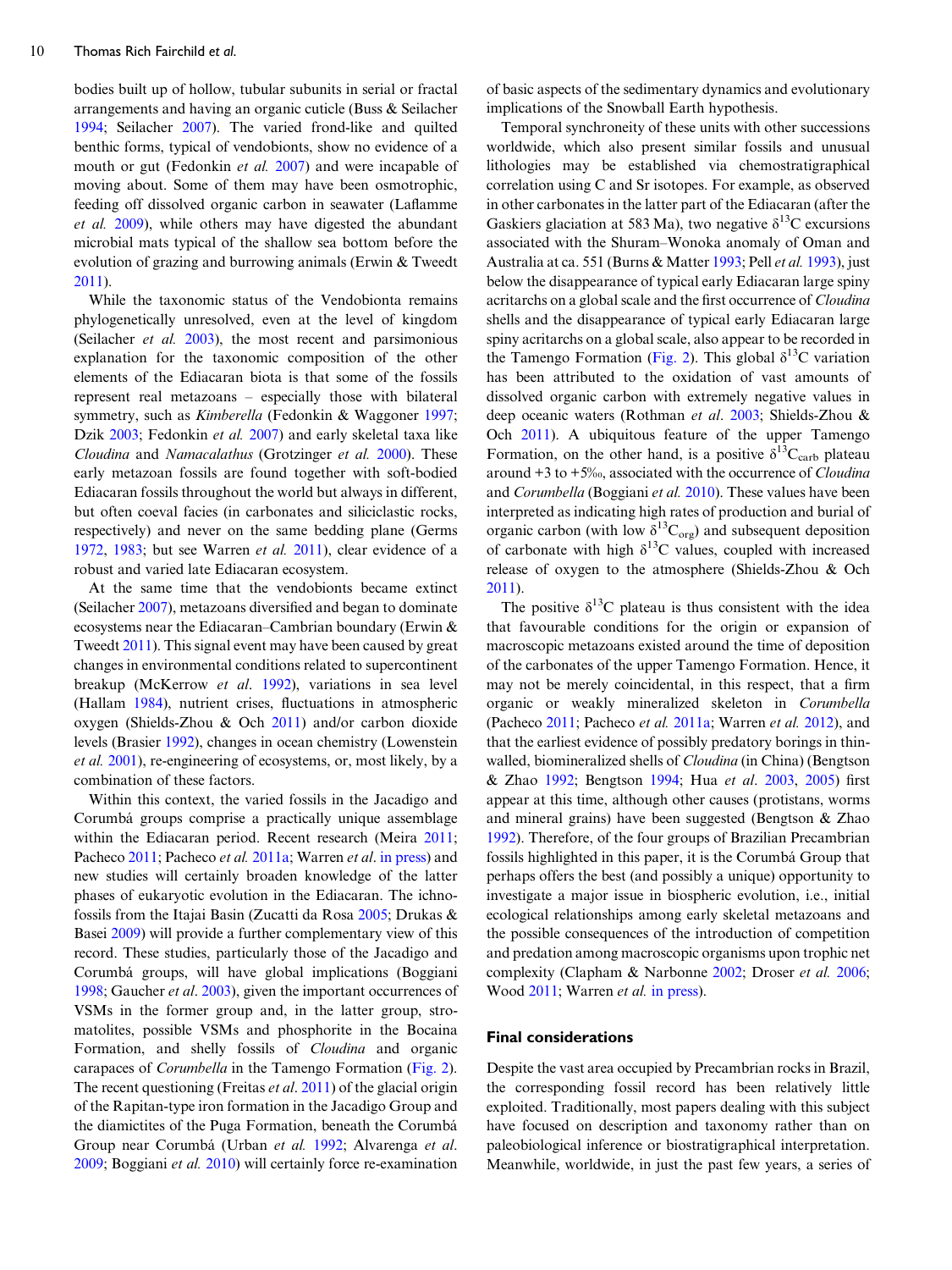<span id="page-10-0"></span>new techniques has been applied to the study of very ancient fossils, especially microfossils and chemical fossils – Raman spectroscopy and imagery, confocal laser scanning microscopy (Schopf & Kudryavtsev [2009](#page-14-0)), synchrontron X-ray micro-tomography (Chen et al. [2009\)](#page-13-0), nanoSIMS (Oehler et al. 2009), micro-FTIR spectroscopy (Igisu *et al.* [2009\)](#page-12-0), chemostratigraphy and others – that has elevated Precambrian paleobiological research to a new level of sophistication. Much of the technological development of many of these techniques have been directly stimulated by the concrete prospect of actually searching for fossil evidence of an ancient alien biosphere on Mars within a few decades. The needs of astrobiology in this endeavour require not only knowledge of Earth's most ancient life forms, but a well-founded understanding of paleontological practices and paleobiological concepts.

We have mentioned in this paper four different kinds of Brazilian Precambrian fossils of potential value for understanding biological evolution and the transformation of Earth's surface and atmosphere over time as well as for application to practical problems of geology, as in biostratigraphy. With respect to the Paleoproterozoic microbialites of the Quadrilátero Ferrífero, for instance, Bekker et al. (2003) conducted an initial geochemical investigation designed to test hypotheses regarding the atmosphere, oceanic chemistry and glacial events around the time of the Great Oxygenation Event at 2.3 Ga. Yet much remains to be done.

Few workers have investigated the organic-walled planktonic microfossils of the Brazilian Proterozoic, so that only the surface of their paleobiological and biostratigraphical significance has been touched. A first step forward in this regard would be the independent corroboration by other workers of the results that do exist and initiation of systematic formation-by-formation, basin-by-basin research programmes in Precambrian palynology.

Understanding of the paleobiology and global significance of the Ediacaran fossils in the Jacadigo (VSMs and microfossils) and Corumbá groups (microbialites, microfossils, macroalgae and metazoans) in the Corumbá region is already benefiting from recent detailed stratigraphic analyses (Oliveira [2010;](#page-13-0) Freitas et al. [2011](#page-11-0); Warren [2011\)](#page-14-0) and the application of such modern techniques as X-ray tomography (Pacheco and Leme in collaboration with Professor Cláudio Campi de Castro, Universidade de São Paulo), synchrontron X-ray microtomography (Pacheco and colleagues, in collaboration with the team of Professor Franz Pfeiffer, Technical University of Munich) and Raman spectroscopy (Sanchez & Fairchild [2012,](#page-13-0) and other works in collaboration with Drs Douglas Galante, Fabio Rodrigues, Professor Dalva Faria, Universidade de São Paulo, and Professor Dr Airton Martin, UniVap, São José dos Campo, SP).

The application of these and other techniques to the Precambrian Brazilian fossils discussed here offers great promise for delving more deeply into the biological affinities and ecological aspects of Precambrian life (Fedonkin & Waggoner [1997;](#page-11-0) Seilacher [1999;](#page-14-0) Narbonne [2004](#page-13-0)), with implications for the astrobiological search for basic life forms outside the limits of the terrestrial biosphere.

#### **Acknowledgements**

The authors thank Dr Douglas Galante and Dr Fabio Rodrigues for the opportunity to present this paper based on the lecture given by TRF at SPASA 2011, and Msc Guilherme Raffaeli Romero for technical support. Research presented here has been supported by grants from the Brazilian funding agencies Conselho Nacional de Desenvolvimento Científico e Tecnológico (CNPq), Coordenação de Aperfeiçoamento de Pessoal de Nível Superior (CAPES) and Fundação de Amparo à Pesquisa do Estado de São Paulo (FAPESP).

#### **References**

- Albani, A.E. et al. (2010). Large colonial organisms with coordinated growth in oxygenated environments 2.1 Gyr ago. Nature 466, 100–104.
- Almeida, F.F.M.de (1984). Província Tocantins. Setor sudoeste. In O Pré-Cambriano do Brasil, ed. Almeida, F.F.M.de. & Hasuy, Y. (coord.) pp. 265–281, São Paulo, Brazil, Edgard Blücher.
- Alvarenga, C.J.S., Moura, C.A.V., Gorayeb, P.S.S. & Abreu, F.A.M. (2000). Paraguay and Araguaia Belts. In Tectonic Evolution of South America, ed. Cordani, U.G., Milani, E.J., Thomaz Filho, A. & Campos, D.A. (Org.), 31st International Geological Congress, Rio de Janeiro, vol. 1, 1st edn. p. 183–193.
- Alvarenga, C.J.S.de, Boggiani, P.C., Babinski, M., Dardenne, M.A., Figueiredo, M.F., Santos, R.V. & Dantas, E.L. (2009). The Amazonian paleocontinent. In Neoproterozoic-Cambrian Tectonics, Global Change and Evolution: a Focus on Southwest Gondwana, ed. Gaucher, C., Sial, A.N., Halverson, G.P. & Frimmel, H.E. p. 498. Elsevier, Amsterdam.
- Allwood, A.C., Walter, M.R., Kamber, B.S., Marshall, C.P. & Burch, I.W. (2006). Stromatolite reef from early Archean era of Australia. Nature 441, 714–718.
- Anbar, A.D. & Knoll, A.H. (2002). Proterozoic ocean chemistry and evolution: a bioinorganic bridge? Science 297(5584), 1137–1142.
- Babcock, L.E., Grunow, A.M., Sadowski, G.R. & Leslie, S.A. (2005). Corumbella, an Ediacaran-grade organism from the Late Neoproterozoic of Brazil. Palaeogeogr. Palaeoclimatol. Palaeoecol. 220, 7–18.
- Babinski, M., Chemale, F. Jr. & Van Schmus, W.R. (1995). The Pb/Pb age of the Minas Supergroup carbonate rocks, Quadrilátero Ferrífero, Brazil. Precambrian Res. 72, 235–245.
- Babinski, M., Trindade, R.I.F., Alvarenga, C.J.S., Boggiani, P.C., Liu, D., Santos, R.V. & Brito Neves, B.B. (2006). Cronology of neoproterozoic ice ages in Central Brazil. In Short Papers, Fifth South American Symposium on Isotope Geology, Punta del Leste, pp. 223–226.
- Babinski, M., Boggiani, P.C., Fanning, M., Simon, C.M. & Sial, A.N. (2008). U-Pb shrimp geochronology and isotope chemostratigraphy (C, O, Sr) of the Tamengo Formation, southern Paraguay belt, Brazil. In Proceedings of the Sixth South American Symposium on Isotope Geology, San Carlos de Bariloche, 2008, p. 160.
- Barley, M.E., Bekker, A. & Krapez, B. (2005). Late Archean to early Paleoproterozoic global tectonics, environmental change and the rise of atmospheric oxygen. Earth Planet Sci. Lett. 238, 156–171.
- Bekker, A. & Eriksson, K.A. (2003). A Paleoproterozoic drowned carbonate platform on the southeastern margin of the Wyoming Craton: a record of the Kenorland breakup. Precambrian Res. 120, 327–364.
- Bekker, A., Kaufman, A.J., Karhu, J.A., Beukes, N.J., Swart, Q.D., Coetzee, L.L. & Eriksson, K.A. (2001). Chemostratigraphy of the Paleoproterozoic Duitschland Formation, South Africa: implications for coupled climate change and carbon cycling. Am. J. Sci. 301, 261–285.
- Bekker, A., Sial, A.N., Karhu, J.A., Ferreira, V.P., Noce, C.M., Kaufman, A.J., Romano, A.W. & Pimentel, M.M. (2003). Chemostratigraphy of carbonates from the Minas Supergroup, Quadrilatero Ferrífero (Iron Quadrangle), Brasil: a stratigraphic record of Early Proterozoic atmosphere, biogeochemical and climatic change. Am. J. Sci. 303, 865–904.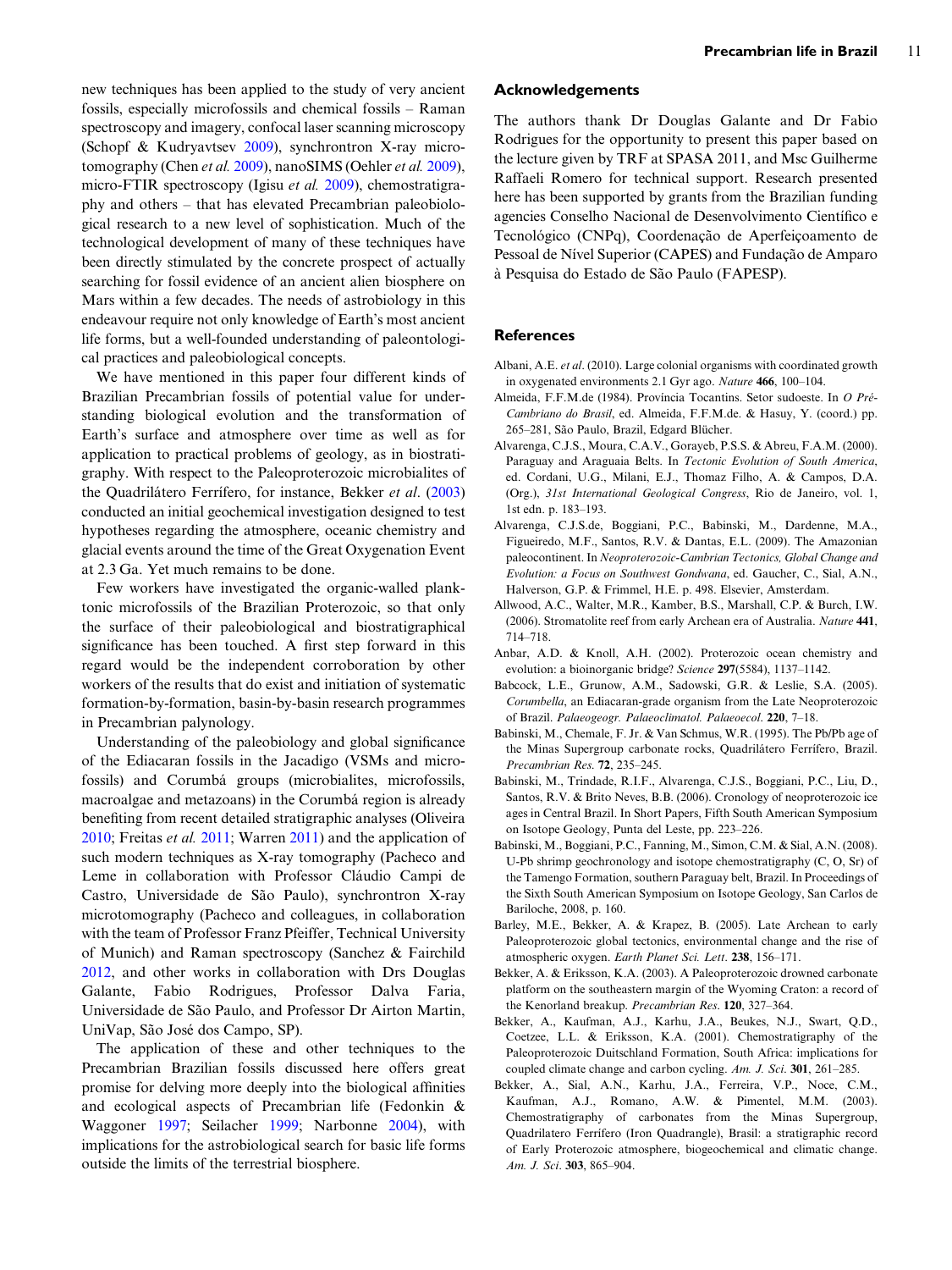- <span id="page-11-0"></span>Bengtson, S. (1994). The advent of animal skeletons. In Early Life on Earth, ed. Bengtson, S., pp. 412–425, Columbia University Press, New York.
- Bengtson, S. & Zhao, Y. (1992). Predatorial borings in late Precambrian mineralized exoskeletons. Science 257, 367–369.
- Bengtson, S., Rasmussen, B. & Krapez, B. (2007). The Paleoproterozoic megascopic Stirling biota. Paleobiology 33(3), 351–381.
- Bertolino, L.C. & Pires, F.R.M. (1995). Novas ocorrências de estruturas estromatolíticas nas rochas carbonáticas da Formação Gandarela, Quadrilátero Ferrífero, Minas Gerais. Anais do 8ª Simpósio de Geologia de Minas Gerais, Boletim 13, 97.
- Bloeser, B., Schopf, J.W., Horodyski, R.J. & Breed, W.J. (1977). Chitinozoans from the Late Precambrian Chuar Group of the Grand Canyon, Arizona. Science 18, 676–679.
- Boggiani, P.C. (1998). Análise Estratigráfica da Bacia Corumbá (Neoproterozóico) – Mato Grosso do Sul. Doctoral Thesis, Instituto de Geociências, Universidade de São Paulo, p. 181.
- Boggiani, P.C. & Gaucher, C. (2004). Cloudina from Itapucumi Group (Vendian, Paraguay): age and correlation. In First Symposium on Neoproterozoic–Early Paleozoyc Events in SW-Gondwana, pp. 13–15. Extended Abstracts, São Paulo.
- Boggiani, P.C., Gaucher, C., Sial, A.N., Babinsky, M., Simon, C.M., Riccomini, C., Ferreira, V.P. & Fairchild, T.R. (2010). Chemostratigraphy of the Tamengo Formation (Corumbá Group, Brazil): a contribution to the calibration of the Ediacaran carbon-isotope curve. Precambrian Res. 182, 382–401.
- Bosak, T., Lahr, D.J.G., Pruss, S.B., Msdonald, F.A., Dalton, L. & Matys, E. (2011). Agglutinated tests in post-Sturtian cap carbonates of Namibia and Mongolia. Earth Planet. Sci. Lett. 308, 29–40.
- Brain, C.K., Prave, A.R., Hoffmann, K., Fallick, A.E., Botha, A., Herd, D. A., Sturrock, C., Young, I., Condon, D.J. & Allison, S.G. (2012). The first animals: ca. 760-million-years-old-sponge-like fossils from Namibia. S. Afr. J. Sci. 108(1/2), 1–8.
- Brasier, M.D. (1992). Background to the Cambrian explosion. J. Geol. Soc. 149, 585–587.
- Brasier, M.D. & Antcliffe, J.B. (2009). Evolutionary relationships within the Avalonian Ediacara biota: new insights from laser analysis. J. Geol. Soc. 166, 363–384.
- Brasier, M.D., Cowie, J.W. & Taylor, M.E. (1994). Decision on the Precambrian–Cambrian boundary stratotype. Episodes 17, 3–8.
- Brasier, M., McLoughlin, N., Green, O. & Wacey, D. (2006). A fresh look at the fossil evidence for early Archaean cellular life. Philos. Trans. R. Br. Soc. 361, 887–902.
- Brocks, J.J., Logan, G.A., Buick, R. & Summons, R.E. (1999). Archean molecular fossils and the early rise of eukaryotes. Science 5439(285), 1033– 1036.
- Budd, G.E. (2008). The earliest fossil record of animals and its significance. Phil. Trans. R. Soc. B. 363, 1425–1434.
- Butterfield, N.J. (2000). Bangiomorpha pubescens n. gen., n. sp.: implications for the evolution of sex, multicellularity, and the mesoproterozoic/neoproterozoic radiation of eukaryotes. Paleobiology 26(3), 386–404.
- Butterfield, N.J. (2011). Terminal developments in Ediacaran embryology. Science 334, 1655–1696.
- Burns, S.J. & Matter, A. (1993). Carbon isotope record of the latest Proterozoic from Oman. Eclogae Geol. Helv. 86(2), 595–607.
- Buss, L.W. & Seilacher, A. (1994). The Phylum Vendobionta: a sister group of the Eumetazoa? Paleobiology 20, 1–4.
- Canfield, D.E. (1998). A new model for Proterozoic ocean chemistry. Nature 369, 450–453.
- Canfield, D.E., Poulton, S.W., Knoll, A.H., Narbonne, G.M., Ross, G., Goldberg, T. & Strauss, H. (2008). Ferruginous conditions dominated later neoproterozoic deep-water chemistry. Science 321, 949–952.
- Catling, D.C. & Claire, M.W. (2005). How Earths atmosphere evolved to an oxic state: a status report. Earth Planet. Sci. Lett. 237(1–2), 1–20.
- Catling, D.C., Glein, C.R., Zahnle, K.J. & McKay, C.P. (2005). Why  $O_2$  is required by complex life on habitable planets and the concept of planetary 'oxygenation time'. Astrobiology 5, 415–438.
- Chen, J.Y., Bottjer, D.J., Oliveri, P., Dornbos, S.Q., Gao, F., Ruffins, S., Chi, H., Li, C.W. & Davidson, E.H. (2004). Small bilaterian fossils from 40 to 55 million years before the Cambrian. Science 305, 218–222.
- Chen, Z., Bengtson, S., Zhou, C.M., Hua, H. & Yue, Z. (2008). Tube structure and original composition of Sinotubulites: shelly fossils from the late Neoproterozoic in southern Shaanxi, China. Lethaia 41, 37–45.
- Chen, J.Y. et al. (2009). Phase contrast synchrotron X-ray microtomography of Ediacaran (Doushantuo) metazoan microfossils: phylogenetic diversity and evolutionary implications. Precambrian Res. 173, 191–200.
- Ciguel, J.H.G., Góis, J.R. & Aenolaza, F.G. (1992). Ocorrêcia de icnofósseis em depositos molássicos da Formação Camarinha (Neoproterozoico III – Cambriano Inferior), no Estado do Paraná, Brasil. Serie Correl. Geol. 9, 157–158.
- Clapham, M.E. & Narbonne, G.M. (2002). Ediacaran epifaunal tiering. Geology 30, 627–630.
- Cohen, P.A., Knoll, A.H. & Kodner, R.B. (2009). Large spinose microfossils in Ediacaran rocks as setting stages of early animals. Proc. Natl. Acad. Sci. U.S.A. 106, 6519–6524.
- Conway Morris, S. (1992). Burgess Shale-type faunas in the context of the 'Cambrian explosion': a review. J. Geol. Soc. 146, 631–636.
- Conway Morris, S. (2000). Evolution: bringing molecules into the fold. Cell 100, 1–11.
- Conway Morris, S., Mattes, B.W. & Menge, C. (1990). The early skeletal organism Cloudina: new occurrences from Oman and possibly China. J. Sci. 290, 245–260.
- Couëffé, R. & Vecoli, M. (2011). New sedimentological and biostratigraphic data in the Kwahu Group (Meso- to Neo- Proterozoic), southern margin of the Volta Basin, Ghana: stratigraphic constraints and implications on regional lithostratigraphic correlations. Precambrian Res. 189, 155–175.
- Da Rosa, A.A.S., Paim, P.S.G., Chemale, F. Jr., Zucatti Da Rosa, A.L. & Girardi, R.V. (1997). The 'state-of-art' of the Cambrian Itajaí Basin (Southern Brazil). In 18° IAS Regional European Meeting of Sedimentology, Heidelberg, September 2–4, 1997, p. 112.
- Dardenne, M.A. & Campos Neto, M.C. (1975). Estromatólitos colunares na série Minas (MG). Rev. Brasil. Geoci. 5, 99-105.
- Droser, M.L., Gehling, J.G. & Jensen, S.R. (2006). Assemblage palaeoecology of the Ediacara biota: the unabridged edition? Palaeogeogr. Palaeoclimatol. Palaeoecol. 232(2–4), 131–147.
- Drukas, C.O. & Basei, M.A.S. (2009). Proveniência e idade dos sedimentos do Grupo Itajaí, SC, Brasil. In Boletim de Resumos Expandidos, Simpósio 45 anos de Geocronologia no Brasil, expanded abstract 1, pp. 239–241.
- Dzik, J. (2003). Anatomical information content in the Ediacaran fossils and their possible zoological affinities. Integr. Comp. Biol. 43, 114–126.
- Erwin, D.H. & Tweedt, S. (2011). Ecological drivers of the Ediacaran-Cambrian diversification of Metazoa. Evol. Ecol. 26, 417–433.
- Erwin, D.H., Laflamme, M., Tweedt, S.M., Sperling, E.A., Pisani, D. & Peterson, K.J. (2011). The Cambrian conundrum: early divergence and later ecological success in the early history of animals. Science 334(6059), 1091–1097.
- Fairchild, T.R., Barbour, A.P. & Haralyi, N.L.E. (1978). Microfossils in the 'Eopaleozoic' Jacadigo Group at Urucum, Mato Grosso, Southwest Brazil. Bol. Inst. Geoci. 9, 74–79.
- Fedonkin, M.A. (2003). The origin of the Metazoa in the light of the Proterozoic fossil record. Palaeontol. Res. 7, 9–41.
- Fedonkin, M.A. & Waggoner, B.M. (1997). The Late Precambrian fossil Kimberella is a mollusc-like bilaterian organism. Nature 388, 868–871.
- Fedonkin, M.A., Simonetta, A. & Ivantsov, A.Y. (2007). New data on Kimberella, the Vendian mollusk-like organism (White Sea region, Russia): palaeoecological and evolutionary implications. Geol. Soc., Lond., Sp. Publ. 286, 157–179.
- Fontaneta, G.T. (2012). Dolomitização e fosfogênese na Formação Bocaina, Grupo Corumbá (Ediacarano). Master's Degree Dissertation, Instituto de Geociências, Universidade de São Paulo, p. 139.
- Freitas, B.T., Warren, L.V., Boggiani, P.C., De Almeida, R.P. & Piacentini, T. (2011). Tectono-sedimentary evolution of the Neoproterozoic BIF-bearing Jacadigo. Sediment. Geol. 238, 48–70.
- Gaucher, C. & Germs, G.J.B. (2006). Recent advances in South African Neoproterozoic-Early Palaeozoic biostratigraphy: correlation of the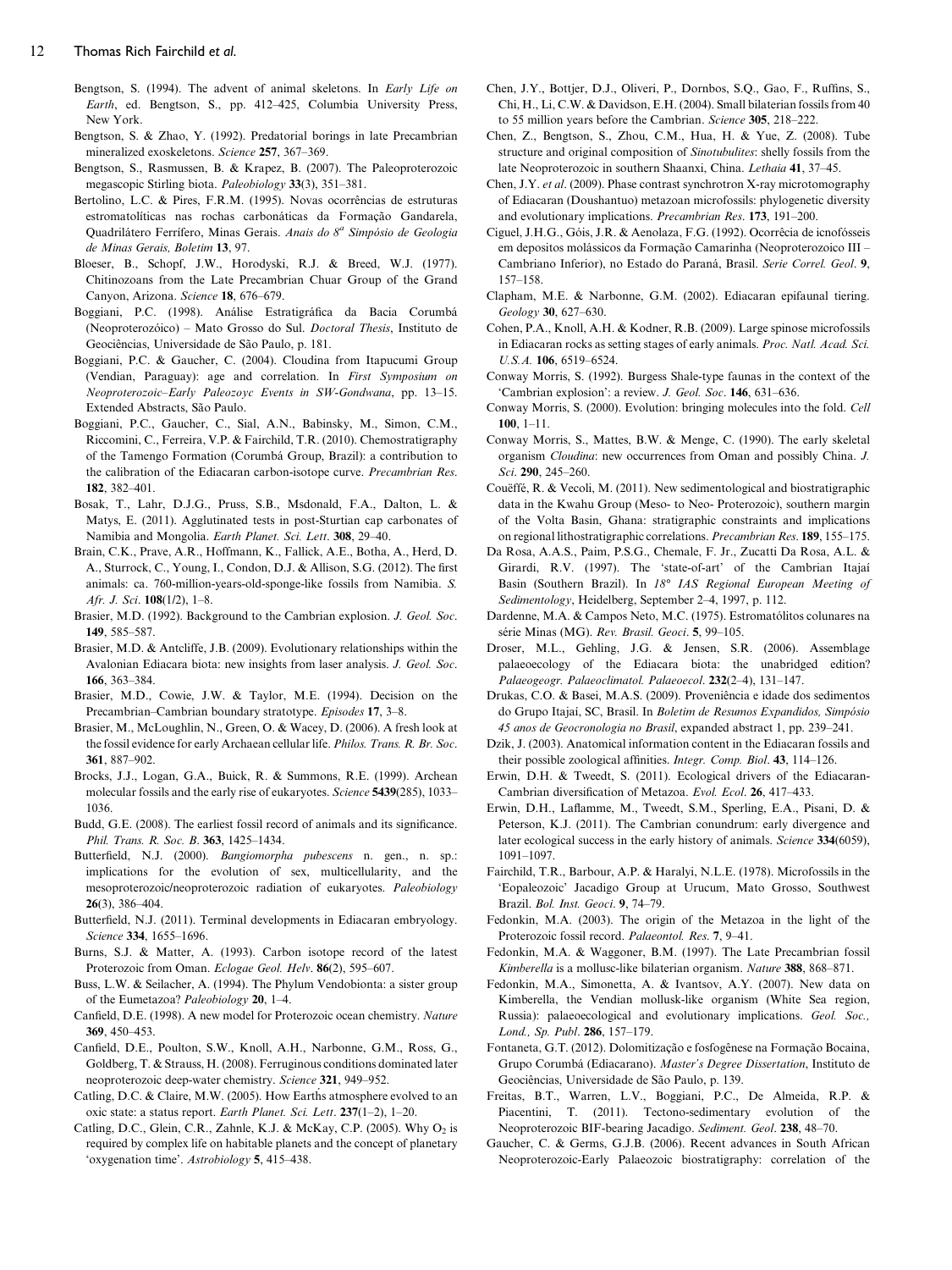<span id="page-12-0"></span>Cango Cavez and Gamtoos Groups and acritarchs of the Sardinia Bay Formation, Saldania Belt. S. Afr. J. Geol. 109, 193–214.

- Gaucher, C., Boggiani, P.C., Sprechman, P., Sial, A.N. & Fairchild, T.R. (2003). Integrated correlation of the Vendian to Cambrian Arroyo del Soldado and Corumbá Groups (Uruguay and Brazil): palaeogeographic, paaleoclimatic and palaeobiologic implications. Precambrian Res. 120, 241–278.
- Gaucher, C., Frimmel, H.E. & Germs, G.J.B. (2005). Organic-Walled microfossils and biostratigraphy of the upper Port Nolloth Group (Namibia): implications for latest Neoproterozoic glaciations. Geol. Mag. 142, 539–559.
- Germs, G.J.B. (1972). New shelly fossils from Nama Group, South West Africa. Am. J. Sci. 272, 752–761.
- Germs, G.J.B. (1983). Implications of a sedimentary facies and depositional environmental analysis of the Nama Group in South West Africa. Geol. Soc. S. Afr. Spec. Publ. 11, 89–114.
- Grant, S.W.F. (1990). Shell structure and distribution of Cloudina, a potential index fossil for the terminal Proterozoic. Am. J. Sci. 290, 261–294.
- Grey, K. (2005). Ediacaran palynology of Australia. Mem. Assoc. Australas. Palaeontol. 31, 439.
- Grotzinger, J.P., Watters, W.A. & Knoll, A.H. (2000). Calcified metazoans in thrombolite-stromatolite reefs of the terminal Proterozoic Nama Group, Namibia. Paleobiology 26(3), 334-359.
- Guadagnin, F., Chemale, F. Jr., Dussin, I.A., Jelinek, A.R., Santos, M.N., Borba, M.L., Justino, D., Bertotti, A.L. & Alessandretti, L. (2010). Depositional age and provenance of the Itajaí Basin, Santa Catarina State, Brazil: implications for SW Gondwana correlation. Precambrian Res. 180, 156–182.
- Hagadorn, J.W. & Waggoner, B. (2000). Ediacaran fossils from the southwestern Great Basin, United States. J. Paleontol. 74, 349–359.
- Hahn, G. & Pflug, H.D. (1985). Die Cloudinidae n. fam., Kalk-Rfhren aus dem Vendium und Unter-Kambrium. Senckenbergiana Lethaea 65, 413– 431.
- Hahn, G., Hahn, R., Leonardos, O.H., Pflug, H.D. & Walde, D.H.G. (1982). Kfrperlich erhaltene Scyphozoen-Reste aus dem Jungprekambrium Brasiliens. Geol. Paleontol. 16, 1–18.
- Hallam, A. (1984). Pre-quaternary sea-level changes. Annu. Rev. Earth Planet. Sci. 12, 205–243.
- Halverson, G.P., Hurtgen, M.T., Porter, S.M. & Collins, A.S. (2009). Neoproterozoic-Cambrian biogeochemical evolution. In Neoproterozoic-Cambrian Tectonics, Global Change and Evolution: a Focus on Southwestern Gondwana, ed. Gaucher, C., Sial, A.N., Halverson, G.P. & Frimmel, H.E., vol. 16, pp. 351–365. Developments in Precambrian Geology. Elsevier, the Netherlands.
- Han, T.M. & Runnegar, B. (1992). Megascopic eukariotik algae from the 2.1- billion-year-old negaunee iron-formation, Michigan. Science 257, 232–235.
- Heaman, L.M. (1997). Global mafic magmatism at 2.45 Ga: remnants of an ancient large igneous province? Geology 25, 299–302.
- Hidalgo, R.L.L. (2007). Vida após as glaciações globais neoproterozóicas: um estudo microfossifífero de capas carbonáticas dos Crátons do São Francisco e Amazônico. Doctoral Thesis, Instituto de Geociências, Universidade de São Paulo, p. 195.
- Hofmann, H.J. & Chen, J. (1981). Carbonaceous megafossils from the Precambrian (1800 Ma) near Jixian, northern China. Can. J. Earth Sci. 18 (3), 443–447.
- Hofmann, H.J. & Mountjoy, E.W. (2001). Namacalathus-Cloudina assemblage in Neoproterozoic Miette Group (Byng Formation), British Columbia: Canadás oldest shelly fossils. Geology 29(12), 1091-1094.
- Hoffman, P.F. & Schrag, D.P. (2002). The snowball earth hypothesis: testing the limits of global change. Terra Nova 14, 129–155.
- Hoffman, P.F., Kaufman, A.J., Halverson, G.P. & Schrag, D.P. (1998). A Neoproterozoic Snowball Earth. Science 281, 1342–1346.
- Holland, H.D. (2002). Volcanic gases, black smokers, and great oxidation event. Geochim. Cosmochim. Acta 66(21), 3811–3826.
- Holland, H.D. (2009). Why the atmosphere became oxygenated: a proposal. Geochim. Cosmochim. Acta 73(18), 5241–5255.
- Hua, H., Pratt, B.R. & Zhang, L.Y. (2003). Borings in Cloudina shells: complex predator−prey dynamics in the terminal Neoproterozoic. Palaios 18, 454–459.
- Hua, H., Chen, Z., Yuan, X., Zhang, L. & Xiao, S. (2005). Skeletogenesis and asexual reproduction in the earliest biomineralizing animal Cloudina. Geology 33, 277–280.
- Huldtgren, T., Cunninghan, J.A., Yin, C., Stampanoni, M., Marone, F., Donoghue, P.C.J. & Bengtson, S. (2011). Fossilized nuclei and germination structures identify Ediacaran 'animal Embryos' as encysting protists. Science 334, 1696–1699.
- Huntley, J.W., Xiao, S. & Kowalewski, M. (2006). 1.3 Billion years of acritarch history: an empirical morphospace approach. Precambrian Res. 144, 52–68.
- Igisu, M., Ueno, Y., Shimojima, M., Nakashima, S.M., Awramik, S.M., Ohta, H. & Maruyama, S. (2009). Micro-FTIR spectroscopic signatures of bacterial lipids in proterozoic microfossils. Precambrian Res. 173, 19–26.
- Javaux, E.J., Knoll, A.H. & Walter, M.R. (2003). Recognizing and interpreting the fossils of early eukaryoter. Origins Life Evol. Biosph. 33, 75–94.
- Karlstrom, K.E. et al., (2000). Chuar Group of the Grand Canyon: Record of breakup of Rodinia, associated change in the global carbon cycle, and ecosystem expansion by 740 Ma. Geology 28(7), 619–622.
- Kasting, J.F., Pavlov, A.A. & Siefert, J.L. (2001). A coupled ecosystemclimate model for predicting the methane concentration in the Archean atmosphere. Origins Life Evol. Biosph. 31, 271–285.
- Kirschvink, J.L., Gaidos, E.J., Bertani, L.E., Beukes, N.J., Gutzmer, J., Maepa, L.N. & Steinberger, R.E. (2000). Paleoproterozoic snowball Earth: extreme climatic and geochemical global change and its biological consequences. Proc. Natl. Acad. Sci. U.S.A. 97, 1400–1405.
- Knoll, A.H. (2003). Life on a Young Planet The First Three Billion Years of Evolution on Earth, p. 277. Princeton University Press, Princeton/Oxford.
- Knoll, A.H. & Bambach, R.K. (2000). Directionality in the history of life: diffusion from the left wall or repeated scaling of the right? Paleobiology  $26(4)$ , 1–14.
- Knoll, A.H., Javaux, E.J., Hewitt, D. & Cohen, P. (2006). Eukaryotic organisms in Proterozoic oceans. Phil. Trans. R. Soc. 361, 1023–1038.
- Kontorovich, A.E. et al. (2008). A section of Vendian in the east of West Siberian Plate (based on data from the Borehole Vostok 3). Russ. Geol. Geophys. 49, 932–939.
- Kopp, R.E., Kirschvink, J.L., Hilburn, I.A. & Nash, C.Z. (2005). The Paleoproterozoic snowball Earth: a climate disaster triggered by the evolution of oxygenic photosynthesis. Proc. Natl. Acad. Sci. U.S.A. 102, 11131–11136.
- Laflamme, M., Xiao, S. & Kowalewski, M. (2009). Osmotrophy in modular Ediacara organisms. Proc. Natl. Acad. Sci. U.S.A. 106(34), 14438–14443.
- Lamb, D.M., Awramik, S.M., Chapman, D.J. & Zhu, S. (2009). Evidence for eukaryotic diversification in the 180 million year old Changzhougou Formation, North China. Precambrian Res. 173, 93–104.
- Leipnitz, I.I., Paim, P.S.G., Da Rosa, A.A.S., Zucatti Da Rosa, A.L. & Nowatzki, C.H. (1997). Primeira Ocorrência de Chancelloriidae no Brasil. In Congresso Brasileiro de Paleontologia. Boletim de Resumos, p. 1.
- Love, G.D. et al. (2009). Fossil steroids record the apparence of demospongiae during the cryogenian period. Nature 457, 718–721.
- Lowenstein, T.K., Timofeeff, M.N., Brennan, S.T., Hardie, L.A. & Demicco, R.V. (2001). Oscillations in Phanerozoic seawater chemistry: evidence from fluid inclusions. Science 294, 1086–1088.
- McFadden, K.A., Xiao, S., Zhou, C. & Kowalewski, M. (2009). Quantitative evaluation of the biostratigraphic distribution of acanthomorphic acritarchs in the Ediacaran Doushantuo formation in the Yangtze Gorges area, South China. Precambrian Res. 173, 170–190.
- McKerrow, W.S., Scotese, C.R. & Brasier, M.D. (1992). Early Cambrian continental reconstructions. J. Geol. Soc., London 149(4), 599–606.
- Meira, F.V.E. (2011). Caracterização Tafonômica e estratigráfica de Cloudina lucianoi (Beurlen & Sommer, 1957) Zaine & Fairchild, 1985, no Grupo Corumbá, ediacarano do sudeste do Brasil. Master's Degree Dissertation, Instituto de Geociências, Universidade de São Paulo, p. 115.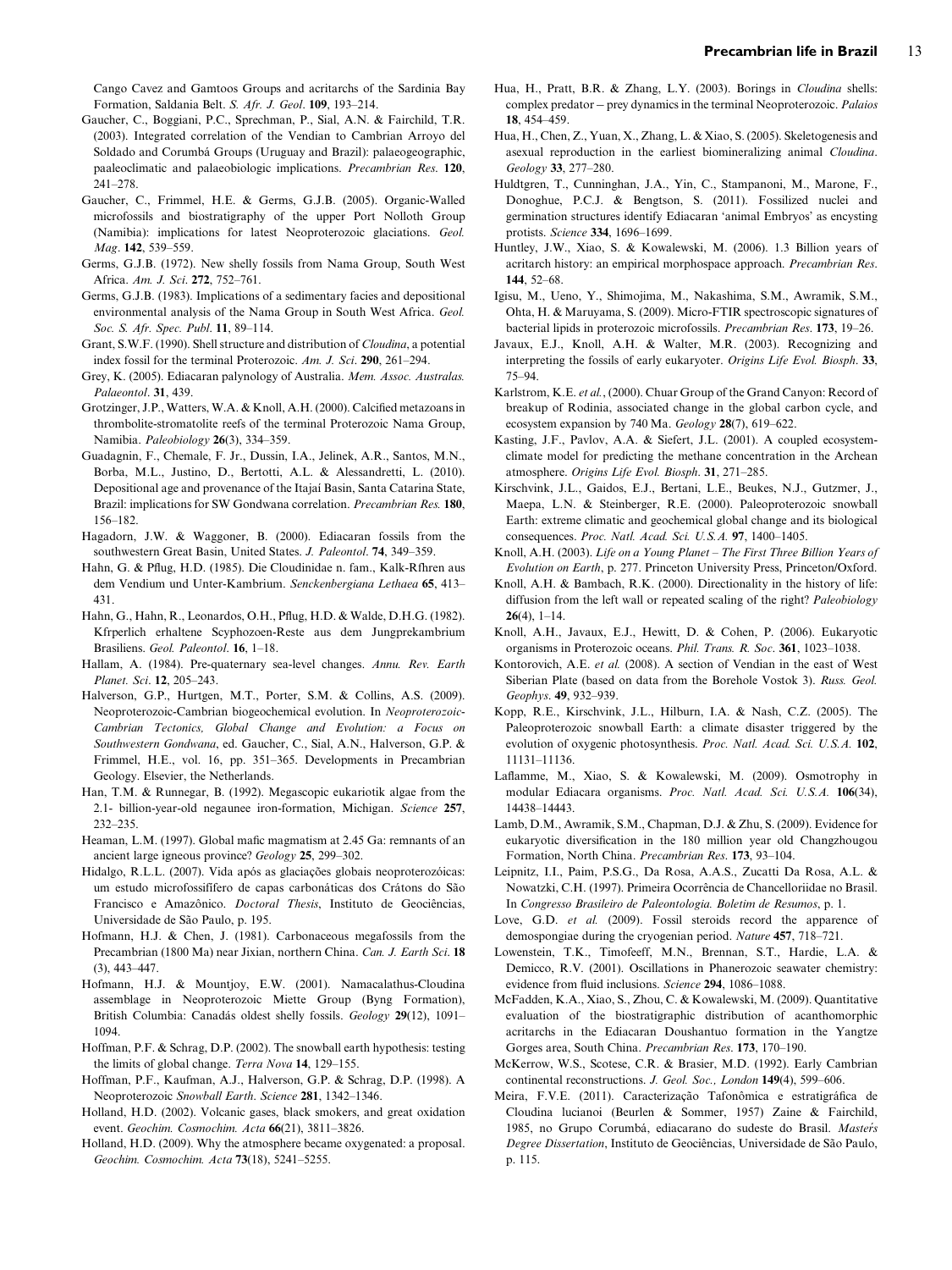#### <span id="page-13-0"></span>14 Thomas Rich Fairchild et al.

- Mills, B., Watson, A.J., Goldbatt, C., Boyle, R. & Lenton, T.M. (2011). Timing of Neoproterozoic glaciations linked to transport-limited global weathering. Nature Geosci. 4, 861–864.
- Moczydlowska, M. (2005). Taxonomic review of some Ediacaran acritarchs from the Siberian platform. Precambrian Res. 136(3–4), 283–307.
- Moczydlowska, M. (2008a). New records of late Ediacaran microbiota from Poland. Precambrian Res. 167, 71–92.
- Moczydlowska, M. (2008b). The Ediacaran microbiota and the survival of Snowball Earth conditions. Precambrian Res. 167(1–2), 1–15.
- Mojzsis, S.J., Arrhenius, G., Mckeegan, K.D., Harrison, T.M., Nutman, A.P. & Friend, C.R.L. (1996). Evidence for life on Earth before 3,800 million years ago. Nature 384, 55–59.
- Nagy, R.M., Porter, S.M., Dehler, C.M. & Shen, Y. (2009). Biotic turnover driven by eutrophication before the Sturtian low-latitude glaciation. Nature GeoSci. 2, 415–418.
- Narbonne, G.M. (2004). Modular construction of early Ediacaran complex life forms. Science 305, 1141–1144.
- Narbonne, G.M. (2005). Neoproterozoic origin of animals and their ecosystems. Annu. Rev. Earth Planet. Sci. 33, 421–442.
- Narbonne, G.M. (2011). When life got big. Nature 470, 339–340.
- Netto, R.G. & Zucatti Da Rosa, A.L. (1997). Registro icnofossilífero da Bacia do Itajaí, SC: Uma primeira visão. In Congresso Brasileiro de Paleontologia, 15, Boletim de Resumos, p. 136.
- Netto, R.G., Paim, P.S.G. & Da Rosa, C.L.M. (1992). Informe preliminar sobre a ocorrência de traços fósseis nos sedimentitos das bacias do Camaquã e Santa Barbara. In I Workshop sobre Bacias Molássicas Brasilianas, São Leopoldino, RS, agosto de 1992, expanded abstracts: 90–96.
- Nogueira, A.C.R., Riccomini, C., Sial, A.N., Moura, C.A.V., Trindade, R.I. F. & Fairchild, T.R. (2007). Carbon and strontium isotope fluctuations and paleocean changes in the Late Neoproterozoic Araras carbonate platform, southern Amazon Craton, Brazil. Chem. Geol. 237, 168–190.
- Nogueira, V.L. et al. (1998). Projeto Bonito-Aquidauana. Relatório final. Goiânia, DNPM/CPRM, 14 v. (Relatório do Arquivo Técnico da DGM, 2744).
- Nutman, A.P. (2007). Apatite recrystallisation during prograde metamorphism, Cooma, SE Australia: implications for using apatitegraphite association as a biotracer in ancient metasedmients. Austr. J. Earth Sci. 54, 1023–1032.
- Oehler, D.Z., Robert, F., Walter, M.R., Sugitani, K., Allwood, A., Meibom, A., Mostefaoui, S., Selo, M., Thomen, A. & Gibson, E.K. (2009). NanoSIMS: Insights to biogenicity and syngeneity of Archean carbonaceous structures. Precambrian Res. 173, 70–78.
- Ohmoto, H. (2003). Reply to comments by H. D. Holland on 'The oxygen geochemical cycle: Dynamics and stability'. Geochim. Cosmochim. 67(4), 791–795.
- Olcott, A.N., Sessions, A.L., Corsetti, F.A., Kaufman, A.J. & Oliveira, T.F. (2005). Biomarker evidence for photosynthesis during Neoproterozoic glaciation. Science 310, 471–474.
- Oliveira, R.S. (2010). Depósitos de Rampa carbonática neoproterozóica do Grupo Corumbá, região de Corumbá, Mato Grosso. Instituto de Geociências, Universidade Federal do Pará, Belém, PA, Brazil. p. 88.
- Pacheco, M.L.A.F. (2011). Raman spectra of the Ediacaran fossil Corumbella werneri Hahn et al. (1982). In São Paulo Advanced School of Astrobiology, 2 São Paulo, SP. Abstracts, 2011, v. 1.
- Pacheco, M.L.A.F., Leme, J.M. & Fairchild, T.R. (2010a). Re-evaluation of the morphology and systematic affinities of Corumbella werneri Hahn et al. 1982, Tamengo Formation (Ediacaran), Corumbá, Brazil. In X Congreso Argentino de Paleontología y Bioestratigrafía, VII Congreso Latinoamericano de Paleontología, La Plata, Argentina, Libro de resúmenes, p. 193.
- Pacheco, M.L.A.F., Leme, J.M. & Fairchild, T.R. (2010b). Reinterpretação de atributos morfológicos de Corumbella werneri Hahn et al. 1982 (Formação Tamengo, Bacia Corumbá, Mato Grosso do Sul) por meio de uma análise tafonômica básica. In PALEO SP 2010, Reunião Anual da Sociedade Brasileira de Paleontologia, Rio Claro. Livro de resumos da PALEO SP 2010, Reunião Anual da Sociedade Brasileira de Paleontologia, 2010. CD-Rom.
- Pacheco, M.L.A.F., Leme, J.M. & Machado, A.F. (2011a). Taphonomic analysis and geometric modelling for the reconstruction of the Ediacaran metazoan Corumbella werneri Hahn et al. 1982 (Tamengo Formation, Corumbá Group, Brazil). J. Taphon. 9(4), available online.
- Pacheco, M.L.A.F., Leme, J.M. & Fairchild, T.R. (2011b). Análise tafonômica de Corumbella werneri Hahn et al. 1982 (Formação Tamengo, Grupo Corumbá, Mato Grosso do Sul): alterações morfológicas e implicações no estabelecimento de afinidades taxonômicas. In XXII Congresso Brasileiro de Paleontologia, Natal, RN. Atas do XXII Congresso Brasileiro de Paleontologia, 2011, vol. 22, pp. 449–452.
- Paim, P.S.G., Leipnitz, I., Netto, R.G., Da Rosa, A.A.S. & Zucatti Da Rosa, A.L. (1997). Preliminary report on the occurrence of Chancelloria sp.in the Itajaí Basin, Southern Brazil. Rev. Brasil. Geoci. 27(3), 303–308.
- Palacios, T. (1989). Microfósiles de pared orgánica del Proterozoico superior (region central de la Península Ibérica). Mem. Museo Paleontol. Univ. Zaragoza 3(2), 1–91.
- Pavlov, A.A., Kasting, J.F., Brown, L.L., Rages, K.A. & Freedman, R. (2000). Greenhouse warning  $CH_4$  in the atmosphere of early Earth. J. Geophys. Res. 105, 981–990.
- Pell, S.D., McKirdy, D.M., Jansyn, J. & Jenkins, R.J.F. (1993). Ediacaran carbon isotope stratigraphy of South Australia – an initial study. Trans. R. Soc. S. Austr. 117(4), 153–161.
- Peng, Y., Bao, H. & Yuan, X. (2009). New morphological observations for Paleoproterozoic acritarchs from Chuanlinggou Formation, North China. Precambrian Res. 168, 223–232.
- Peterson, K.J. & Butterfield, N.J. (2005). Origin of the Eumetazoa: testing ecological predictions of molecular clocks against Proterozoic fossil record. Proc. Natl. Acad. Sci. U.S.A. 102, 9547–9552.
- Peterson, K.J., Cotton, J.A., Gehling, J.G. & Pisani, D. (2008). The Ediacaran emergence of bilaterians: congruence between the genetic and the geological fossil record. Phil. Trans. R. Soc. B: Biol. Sci. 363(1469), 1435–1443.
- Pierrehumbert, R.T., Abbot, D.S., Voigt, A. & Knoll, D. (2011). Climate of the Neoproterozoic. Annu. Rev. Earth Planet Sci. 39, 417–460.
- Pimentel, M.M., Rodrigues, J.B., Giustina, M.E.S.D. & Junges, S.L. (2009). Evolução Geológica da Faixa Brasília com base em dados de proveniência de sedimentos detríticos usando LAM-ICPMS. In XI Simpósio de Geologia do Centro-Oeste, Programa de resumos: Cuiabá, Mato Grosso, Brazil, p. 31.
- Porter, S.M. (2004). The fossil record of early eukaryotic diversification. Paleontol. Soc. Papers 10, 35–50.
- Porter, S.M. (2011). The rise of predators. Geology 39(6), 607-608.
- Porter, S.M. & Knoll, A.H. (2000). Testate amoebae in the Neoproterozoic Era: evidence from vase-shaped microfossils in the Chuar Group, Grand Canyon. Paleobiology 26(3), 360–385.
- Porter, S.M., Meisterfeld, R. & Knoll, A. (2003). Vase-shapedd microfossils from the neoproterozoic chuar group, grand canyon: a classification guided by modern testate amoebae. J. Paleontol. 77(3), 409–429.
- Rasmussen, B., Fletcher, I.R., Brocks, J.J. & Kilburn, M.R. (2008). Reassessing the first appearance of eukaryotes and cyanobacteria. Nature 455, 1101–1104.
- Rothman, D.H., Hayes, J.M. & Summons, R.E. (2003). Dynamics of the Neoproterozoic carbon cycle. Proc. Natl. Acad. Sci. U.S.A. 100(14), 8124–8129.
- Sallun-Filho, W. & Fairchild, T.R. (2005). Um passeio pelo passado no shopping: estromatólitos no Brasil. Rev. Ciênc. Hoje 37, 22–29.
- Sanchez, E.A.M. & Fairchild, T.R. (2012). Raman spectroscopy as an useful tool for fossil biogenicity questions: example from Goiás, Brazil. In Workshop on Applied Raman Spectrscopy, oral communication, 23–25 April, 2012, São Paulo, Brazil.
- Schidlowski, M. (2001). Carbon isotopes as biogeochemical recorders of life over 3.8 Ga of Earth history: evolution of a concept. Precambrian Res. 106 (1–2), 117–134.
- Schobbenhaus, C. & Brito-Neves, B.B. (2003). A geologia do Brasil no contexto da Plataforma Sul-Americana. In Geologia, Tectônica e Recursos Minerais do Brasil, ed. Bizzi, L.A., Schobbenhaus, C., Vidotti, R.M. &